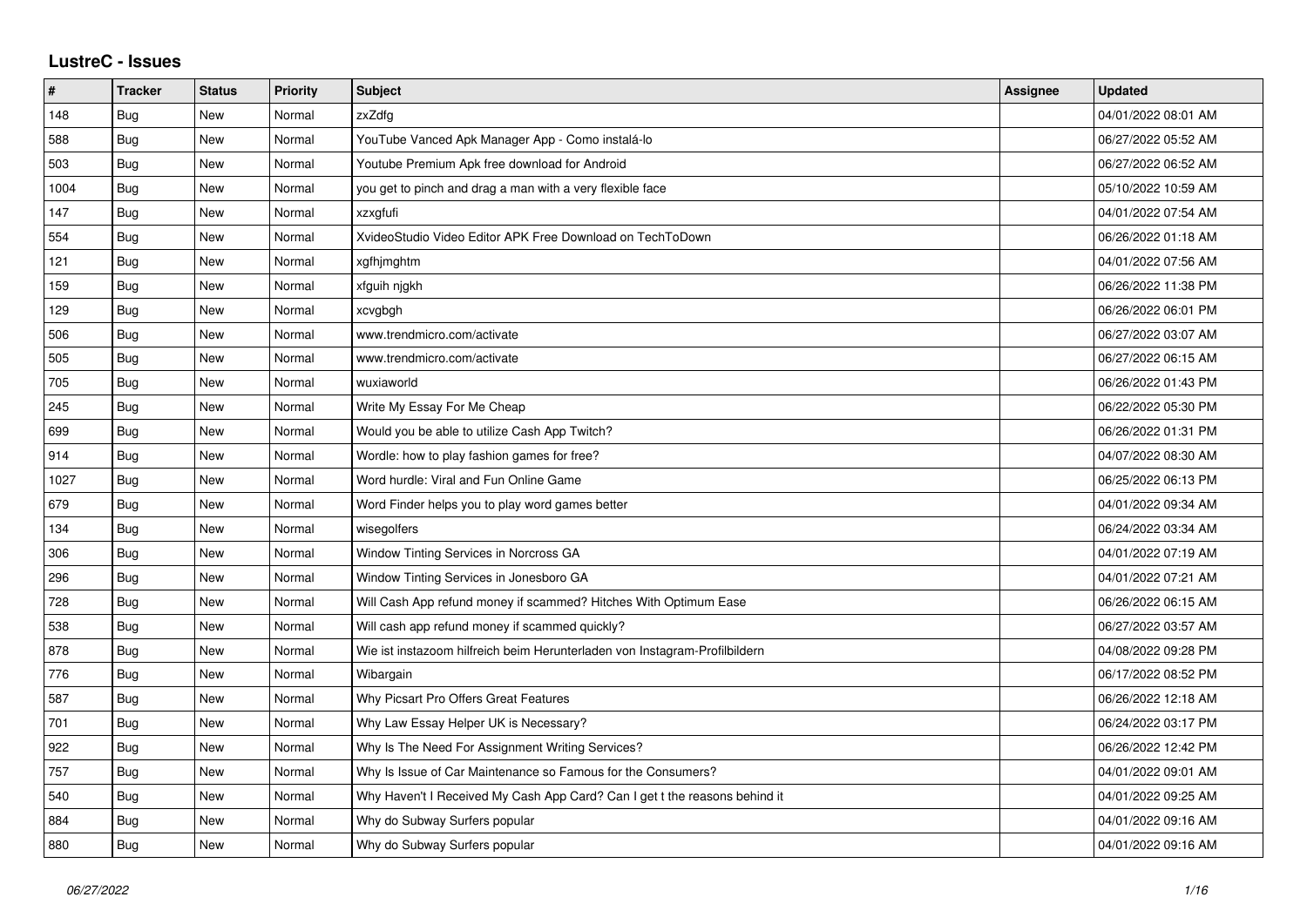| $\vert$ # | <b>Tracker</b> | <b>Status</b> | <b>Priority</b> | Subject                                                                  | <b>Assignee</b> | <b>Updated</b>      |
|-----------|----------------|---------------|-----------------|--------------------------------------------------------------------------|-----------------|---------------------|
| 551       | <b>Bug</b>     | New           | Normal          | Why Do Students Need Online Best Dissertation Writing Services?          |                 | 06/26/2022 08:15 AM |
| 208       | Bug            | New           | Normal          | Why Cash app won't let me send money if scammed?                         |                 | 04/01/2022 08:54 AM |
| 1008      | Bug            | New           | Normal          | Who was the first black woman to anchor a newscast?                      |                 | 05/10/2022 03:13 PM |
| 802       | <b>Bug</b>     | New           | Normal          | Who Is an ETL Engineer                                                   |                 | 06/26/2022 05:48 PM |
| 801       | <b>Bug</b>     | <b>New</b>    | Normal          | Who Is an ETL Engineer                                                   |                 | 06/26/2022 04:29 PM |
| 800       | <b>Bug</b>     | New           | Normal          | Who Is an ETL Engineer                                                   |                 | 06/25/2022 10:31 PM |
| 799       | Bug            | New           | Normal          | Who Is an ETL Engineer                                                   |                 | 06/26/2022 09:27 AM |
| 798       | Bug            | New           | Normal          | Who Is an ETL Engineer                                                   |                 | 06/26/2022 01:07 PM |
| 1123      | <b>Bug</b>     | New           | Normal          | Where To Watch FIFA World Cup 2022                                       |                 | 06/24/2022 03:51 AM |
| 920       | Bug            | New           | Normal          | Where I Can Get Essay Writing Services?                                  |                 | 04/11/2022 08:35 AM |
| 768       | <b>Bug</b>     | New           | Normal          | Where can you buy best jackets online?                                   |                 | 06/26/2022 01:50 PM |
| 300       | Bug            | New           | Normal          | Wheels Powder Coating Services in Norcross GA                            |                 | 04/15/2022 01:45 PM |
| 223       | Bug            | New           | Normal          | WhatsApp Plus: Download, Update and Themes                               |                 | 06/03/2022 08:07 PM |
| 560       | <b>Bug</b>     | New           | Normal          | Whatsapp Aero - Make Your Phone Auto Connect                             |                 | 04/01/2022 09:28 AM |
| 1094      | <b>Bug</b>     | New           | Normal          | What time does direct deposit hit Cash App?                              |                 | 06/14/2022 03:27 PM |
| 1125      | Bug            | New           | Normal          | What is Wordscapes?                                                      |                 | 06/24/2022 09:05 AM |
| 1043      | <b>Bug</b>     | New           | Normal          | What Is The Right Way To Troubleshoot Cash App Transfer Failed Problems? |                 | 05/25/2022 01:16 PM |
| 836       | Bug            | New           | Normal          | What Is The Required Amount To Pay As Cash App Clearance Fee?            |                 | 04/01/2022 09:00 AM |
| 636       | <b>Bug</b>     | New           | Normal          | What is the most popular furniture color?                                |                 | 06/25/2022 04:57 PM |
| 520       | <b>Bug</b>     | New           | Normal          | What Is The Major Role Of Cash.app/Help and Support Page?                |                 | 06/27/2022 06:43 AM |
| 1105      | <b>Bug</b>     | New           | High            | What is Mahjong online?                                                  |                 | 06/23/2022 04:02 PM |
| 496       | <b>Bug</b>     | New           | Normal          | What is Live NetTV?                                                      |                 | 06/27/2022 07:23 AM |
| 792       | Bug            | New           | Normal          | What is Google Camera Mod?                                               |                 | 04/01/2022 08:59 AM |
| 853       | <b>Bug</b>     | New           | Normal          | what is dr laser                                                         |                 | 04/01/2022 09:13 AM |
| 585       | Bug            | New           | Normal          | What is cash app help number?                                            |                 | 06/26/2022 06:21 PM |
| 764       | Bug            | New           | Normal          | What is available to see what I can watch HBO Max?                       |                 | 06/26/2022 08:52 PM |
| 279       | <b>Bug</b>     | New           | High            | What is an essential feature of an internal communications app?          |                 | 06/27/2022 07:14 AM |
| 667       | <b>Bug</b>     | New           | Normal          | What Is a Ringtone?                                                      |                 | 06/27/2022 07:34 AM |
| 477       | Bug            | New           | Normal          | What Does Online Coupon Mean?                                            |                 | 06/25/2022 11:15 PM |
| 1112      | Bug            | New           | Normal          | What Cash App Policy Says If Random Person Sent Me Money On Cash App?    |                 | 06/27/2022 02:39 AM |
| 1078      | Bug            | New           | Normal          | What Bank Is Cash App On Plaid? Find Clarity And Assistance              |                 | 06/15/2022 11:56 AM |
| 675       | <b>Bug</b>     | New           | Normal          | What Are Smart Tactics To Fix Cash App Transfer Failed Hurdles?          |                 | 06/16/2022 04:37 AM |
| 559       | Bug            | New           | High            | What Are Permission For Applications like Facebook Sending MMS?          |                 | 06/24/2022 10:07 AM |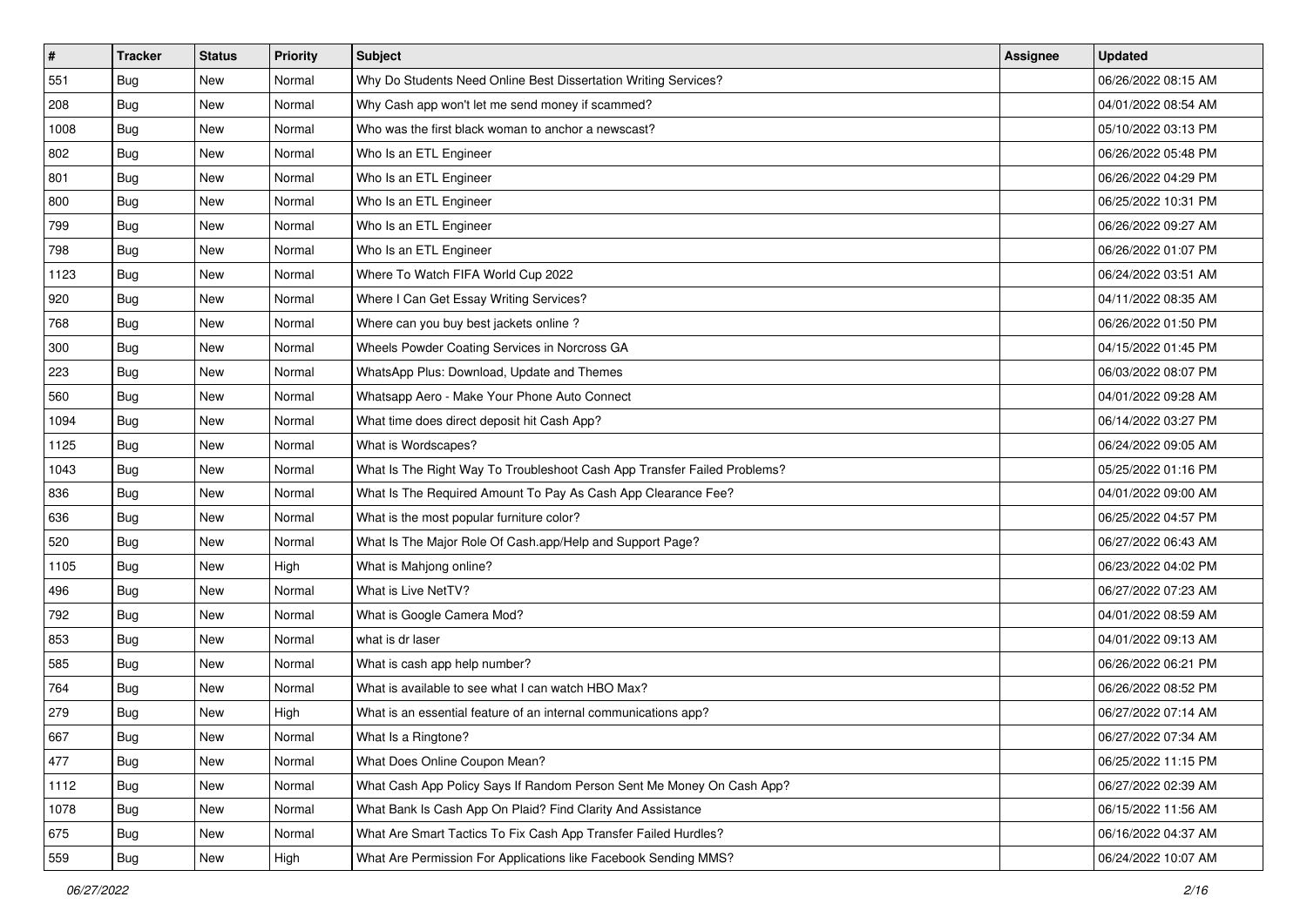| $\vert$ # | <b>Tracker</b> | <b>Status</b> | <b>Priority</b> | Subject                                                      | Assignee | <b>Updated</b>      |
|-----------|----------------|---------------|-----------------|--------------------------------------------------------------|----------|---------------------|
| 857       | <b>Bug</b>     | New           | Normal          | Welcome to the world of classic retro games                  |          | 04/01/2022 09:13 AM |
| 686       | Bug            | New           | Normal          | Welcome To The Most Demandable Mahipalpur Escorts Agency     |          | 06/26/2022 04:37 AM |
| 548       | Bug            | New           | Normal          | Web N Logo Design                                            |          | 04/01/2022 09:29 AM |
| 542       | <b>Bug</b>     | New           | Normal          | Web N Logo Design                                            |          | 06/26/2022 01:28 AM |
| 260       | Bug            | <b>New</b>    | Normal          | Web Design Services Near Me                                  |          | 06/26/2022 11:55 AM |
| 555       | <b>Bug</b>     | New           | Normal          | web design development in hyderabad                          |          | 06/26/2022 01:08 PM |
| 658       | Bug            | New           | Normal          | Watermelon Nutrition Facts And Health Benefits               |          | 06/26/2022 08:33 AM |
| 314       | <b>Bug</b>     | New           | Normal          | Water Extraction Services in Virginia Beach VA               |          | 04/01/2022 07:25 AM |
| 313       | Bug            | New           | Normal          | Water Extraction Services in Virginia Beach VA               |          | 06/23/2022 02:14 AM |
| 331       | Bug            | New           | Normal          | Water Extraction Services in Norfolk VA                      |          | 06/27/2022 06:38 AM |
| 346       | Bug            | New           | Normal          | Water Extraction Services in Chesapeake VA                   |          | 04/01/2022 07:15 AM |
| 974       | Bug            | New           | Normal          | Watch NCAA Football Live Streaming Free                      |          | 06/26/2022 05:33 PM |
| 969       | Bug            | New           | Normal          | Watch NCAA Football Live Match Free                          |          | 04/23/2022 07:29 AM |
| 584       | <b>Bug</b>     | New           | Normal          | Want the cash app customer service number to check balance?  |          | 06/25/2022 02:30 PM |
| 1036      | Bug            | New           | Normal          | <b>VPS Material</b>                                          |          | 05/18/2022 09:34 PM |
| 981       | Bug            | New           | Normal          | VidMate Mod APK                                              |          | 05/06/2022 09:22 AM |
| 620       | <b>Bug</b>     | New           | Normal          | Viagra Meds: Fastest & Quick Delivery On Your Doorstep - USA |          | 06/26/2022 11:15 AM |
| 607       | Bug            | <b>New</b>    | Normal          | Vex 5                                                        |          | 04/01/2022 09:22 AM |
| 292       | <b>Bug</b>     | New           | Normal          | Venmo to Cash App Transfer Of Money- Explore Here            |          | 06/27/2022 03:05 AM |
| 1001      | <b>Bug</b>     | New           | Normal          | Venmo Keep Saying Error?                                     |          | 06/27/2022 02:20 AM |
| 301       | <b>Bug</b>     | New           | Normal          | Vehicle Electronics Services in Norcross GA                  |          | 04/01/2022 07:18 AM |
| 125       | Bug            | New           | Normal          | vbvnm                                                        |          | 04/01/2022 07:55 AM |
| 624       | Bug            | <b>New</b>    | Normal          | Use go with the Driving Directions for your go               |          | 06/21/2022 04:54 AM |
| 464       | <b>Bug</b>     | New           | Normal          | Upholstery Cleaning Westchester MA                           |          | 06/21/2022 04:02 PM |
| 440       | Bug            | New           | Normal          | Upholstery Cleaning Watertown MA                             |          | 04/01/2022 07:49 AM |
| 415       | <b>Bug</b>     | New           | Normal          | <b>Upholstery Cleaning Somerville MA</b>                     |          | 04/01/2022 07:48 AM |
| 324       | <b>Bug</b>     | New           | Normal          | Upholstery Cleaning Services in Virginia Beach VA            |          | 04/01/2022 07:26 AM |
| 339       | I Bug          | New           | Normal          | Upholstery Cleaning Services in Norfolk VA                   |          | 06/17/2022 04:36 AM |
| 355       | <b>Bug</b>     | New           | Normal          | Upholstery Cleaning Services in Chesapeake VA                |          | 04/01/2022 07:14 AM |
| 448       | <b>Bug</b>     | New           | Normal          | Upholstery Cleaning Quincy MA                                |          | 04/01/2022 07:48 AM |
| 432       | <b>Bug</b>     | New           | Normal          | Upholstery Cleaning Newton MA                                |          | 04/01/2022 07:50 AM |
| 456       | Bug            | New           | Normal          | Upholstery Cleaning Medford MA                               |          | 04/01/2022 07:28 AM |
| 423       | <b>Bug</b>     | New           | Normal          | Upholstery Cleaning Brookline MA                             |          | 04/01/2022 07:46 AM |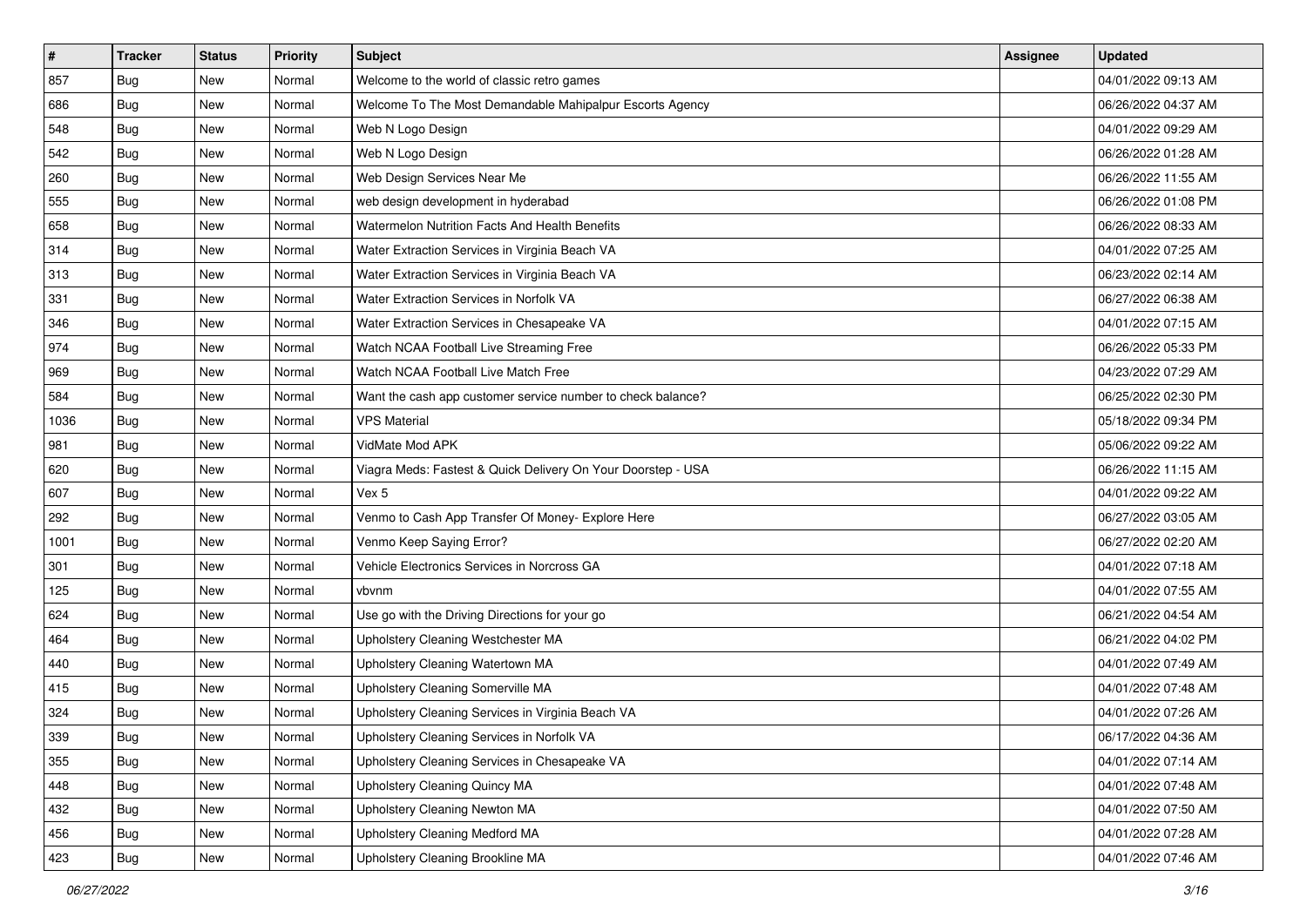| $\vert$ # | <b>Tracker</b> | <b>Status</b> | <b>Priority</b> | Subject                                                                                                 | Assignee | <b>Updated</b>      |
|-----------|----------------|---------------|-----------------|---------------------------------------------------------------------------------------------------------|----------|---------------------|
| 407       | Bug            | New           | Normal          | Upholstery Cleaning Boston MA                                                                           |          | 04/01/2022 07:47 AM |
| 472       | <b>Bug</b>     | New           | Normal          | Upholstery Cleaning Arlington MA                                                                        |          | 04/01/2022 07:31 AM |
| 490       | Bug            | New           | Normal          | Unlock cash app account by getting quick solutions from the technical executives                        |          | 06/27/2022 05:39 AM |
| 598       | <b>Bug</b>     | <b>New</b>    | Normal          | Universo s / f Download                                                                                 |          | 06/25/2022 03:38 PM |
| 597       | <b>Bug</b>     | New           | Normal          | Universo s / f Download                                                                                 |          | 06/26/2022 10:14 AM |
| 772       | Bug            | New           | Normal          | united airlines baggage policy                                                                          |          | 06/26/2022 05:25 AM |
| 771       | Bug            | <b>New</b>    | Normal          | united airlines baggage policy                                                                          |          | 06/26/2022 07:19 AM |
| 563       | Bug            | New           | Normal          | Understanding the Difference Between Free and Paid Mod Apks                                             |          | 06/26/2022 12:15 AM |
| 484       | <b>Bug</b>     | New           | Normal          | UK best essay writing service                                                                           |          | 06/27/2022 05:20 AM |
| 483       | Bug            | New           | Normal          | UK best essay writing service                                                                           |          | 06/25/2022 04:05 PM |
| 200       | <b>Bug</b>     | New           | Normal          | uiopi[o                                                                                                 |          | 06/27/2022 04:04 AM |
| 168       | <b>Bug</b>     | New           | Normal          | UFC 256 Live Stream Online                                                                              |          | 06/27/2022 07:40 AM |
| 113       | Bug            | New           | Normal          | ufc 254 live                                                                                            |          | 06/25/2022 01:50 AM |
| 495       | Bug            | New           | Normal          | Twitch Clip Downloader Download Twitch Clips Online 2021                                                |          | 06/27/2022 12:18 AM |
| 661       | Bug            | <b>New</b>    | Normal          | Turbo VPN MOD APK Download                                                                              |          | 06/24/2022 08:51 AM |
| 1084      | Bug            | New           | Normal          | <b>Trippie Redd</b>                                                                                     |          | 06/11/2022 09:05 AM |
| 131       | <b>Bug</b>     | <b>New</b>    | Normal          | triokids                                                                                                |          | 04/01/2022 07:54 AM |
| 178       | Bug            | New           | Normal          | transparent lace wigs                                                                                   |          | 06/25/2022 07:07 PM |
| 514       | Bug            | New           | Normal          | Trans-Caribbean                                                                                         |          | 06/27/2022 12:46 AM |
| 909       | <b>Bug</b>     | New           | Normal          | Toca Life World APK                                                                                     |          | 04/06/2022 04:52 AM |
| 908       | <b>Bug</b>     | New           | Normal          | Toca Life World APK                                                                                     |          | 04/06/2022 03:18 AM |
| 844       | <b>Bug</b>     | <b>New</b>    | Normal          | To know Chime Routing Number call on the helpline number                                                |          | 04/01/2022 08:58 AM |
| 1114      | Bug            | New           | Normal          | To control the car, all you must do is click to go left or right and release the button to go straight. |          | 06/25/2022 10:15 PM |
| 712       | <b>Bug</b>     | New           | Normal          | Tips and Tricks                                                                                         |          | 06/26/2022 04:19 PM |
| 321       | Bug            | <b>New</b>    | Normal          | Tile & Grout Cleaning Services in Virginia Beach VA                                                     |          | 06/21/2022 03:04 AM |
| 336       | Bug            | New           | Normal          | Tile & Grout Cleaning Services in Norfolk VA                                                            |          | 06/27/2022 03:58 AM |
| 352       | <b>Bug</b>     | <b>New</b>    | Normal          | Tile & Grout Cleaning Services in Chesapeake VA                                                         |          | 06/26/2022 01:05 AM |
| 945       | <b>Bug</b>     | New           | Normal          | TikTok 18 Mod Apk For Your Android                                                                      |          | 04/13/2022 09:32 AM |
| 529       | <b>Bug</b>     | New           | Normal          | Thop TV APK - Free Download for Android                                                                 |          | 06/26/2022 06:28 PM |
| 642       | Bug            | New           | Normal          | thong tin thoi tiet ngay hom nay                                                                        |          | 06/26/2022 09:45 AM |
| 645       | <b>Bug</b>     | New           | Normal          | thong tin chinh xac nhat hom nay                                                                        |          | 06/26/2022 09:46 PM |
| 639       | <b>Bug</b>     | New           | Normal          | thong tin chinh xac                                                                                     |          | 06/26/2022 05:25 AM |
| 743       | <b>Bug</b>     | New           | Normal          | They promote 'pixel art' contests and a 'game jam' related to the work and figure of Carlos Casares     |          | 04/15/2022 09:12 PM |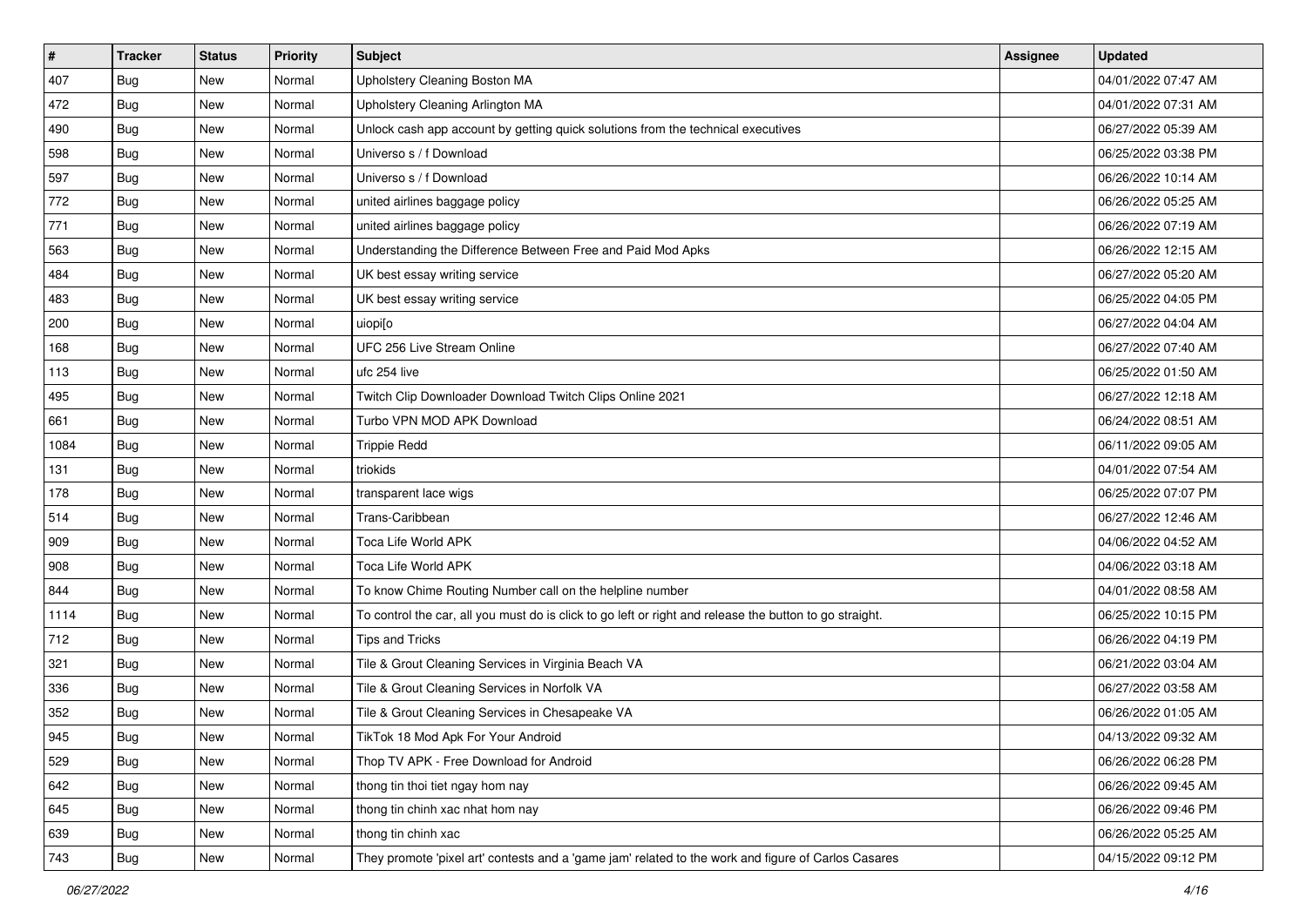| $\sharp$ | <b>Tracker</b> | <b>Status</b> | <b>Priority</b> | <b>Subject</b>                                                       | Assignee | <b>Updated</b>      |
|----------|----------------|---------------|-----------------|----------------------------------------------------------------------|----------|---------------------|
| 1065     | <b>Bug</b>     | New           | Normal          | The top foreign language training game in 2022                       |          | 06/07/2022 04:05 AM |
| 891      | Bug            | <b>New</b>    | Normal          | The most interesting game today, have you tried it?                  |          | 04/01/2022 09:17 AM |
| 512      | Bug            | New           | Normal          | The Importance Of Using Custom Writing Services                      |          | 06/26/2022 08:04 PM |
| 672      | <b>Bug</b>     | New           | Normal          | The easiest way to delete ringtones on iPhone                        |          | 06/27/2022 03:38 AM |
| 1033     | Bug            | <b>New</b>    | Normal          | The best slope 2 online games to play right now                      |          | 05/17/2022 10:55 AM |
| 1028     | <b>Bug</b>     | New           | Normal          | The Best Free Online Game to Play with Friends                       |          | 05/16/2022 05:00 AM |
| 625      | Bug            | New           | Normal          | The best free online driving directions tool                         |          | 04/01/2022 09:28 AM |
| 930      | Bug            | New           | Normal          | The best free games online                                           |          | 04/12/2022 09:05 AM |
| 932      | Bug            | New           | Normal          | The best epic, long-playing PC games will consume days of your life. |          | 05/15/2022 07:44 PM |
| 749      | Bug            | <b>New</b>    | Normal          | The Best Bubble Shooter Game for Android                             |          | 06/26/2022 12:12 PM |
| 221      | <b>Bug</b>     | New           | Normal          | The Best APk                                                         |          | 04/01/2022 08:49 AM |
| 246      | <b>Bug</b>     | New           | Normal          | The Beast App                                                        |          | 06/27/2022 06:50 AM |
| 970      | Bug            | New           | Normal          | The Amount Of Time Does Cash App Direct Deposit Time Take?           |          | 06/26/2022 07:32 PM |
| 1040     | <b>Bug</b>     | New           | Normal          | thabet                                                               |          | 05/19/2022 08:05 PM |
| 482      | <b>Bug</b>     | <b>New</b>    | Normal          | <b>Text Window</b>                                                   |          | 06/27/2022 03:29 AM |
| 961      | Bug            | New           | Normal          | TeaTv is an Android                                                  |          | 06/26/2022 02:02 PM |
| 644      | <b>Bug</b>     | New           | Normal          | <b>TeaTV App Review</b>                                              |          | 06/26/2022 04:40 PM |
| 664      | Bug            | New           | Normal          | Tea TV Apk Download - The Best Way to Watch Movies Offline           |          | 06/26/2022 12:59 PM |
| 691      | Bug            | New           | Normal          | tea garden dublin                                                    |          | 04/01/2022 09:31 AM |
| 926      | <b>Bug</b>     | New           | Normal          | tavor 7                                                              |          | 06/22/2022 05:08 PM |
| 925      | <b>Bug</b>     | New           | Normal          | tavor 7                                                              |          | 06/15/2022 03:45 AM |
| 710      | <b>Bug</b>     | <b>New</b>    | Normal          | Take Necessary Assistance If You Are Unable Activate Cash App Card   |          | 06/25/2022 09:26 PM |
| 1120     | Bug            | <b>New</b>    | Normal          | Summary of 5 best coloring apps on phones                            |          | 06/26/2022 11:32 AM |
| 1011     | Bug            | New           | Normal          | Summary of 10 best coloring apps on phones                           |          | 05/11/2022 10:58 AM |
| 140      | Bug            | New           | Normal          | sugarbalanceusa                                                      |          | 06/26/2022 10:54 AM |
| 319      | Bug            | New           | Normal          | Steam Cleaning Services in Virginia Beach VA                         |          | 04/01/2022 07:27 AM |
| 334      | <b>Bug</b>     | New           | Normal          | Steam Cleaning Services in Norfolk VA                                |          | 04/01/2022 07:25 AM |
| 349      | i Bug          | New           | Normal          | Steam Cleaning Services in Chesapeake VA                             |          | 04/01/2022 07:14 AM |
| 309      | Bug            | New           | Normal          | Stain Removal Services in Virginia Beach VA                          |          | 04/01/2022 07:19 AM |
| 327      | <b>Bug</b>     | New           | Normal          | Stain Removal Services in Norfolk VA                                 |          | 04/01/2022 07:26 AM |
| 342      | <b>Bug</b>     | New           | Normal          | Stain Removal Services in Chesapeake VA                              |          | 04/01/2022 07:22 AM |
| 312      | <b>Bug</b>     | New           | Normal          | Stain Protection Services in Virginia Beach VA                       |          | 06/26/2022 02:46 PM |
| 330      | <b>Bug</b>     | New           | Normal          | Stain Protection Services in Norfolk VA                              |          | 04/01/2022 07:26 AM |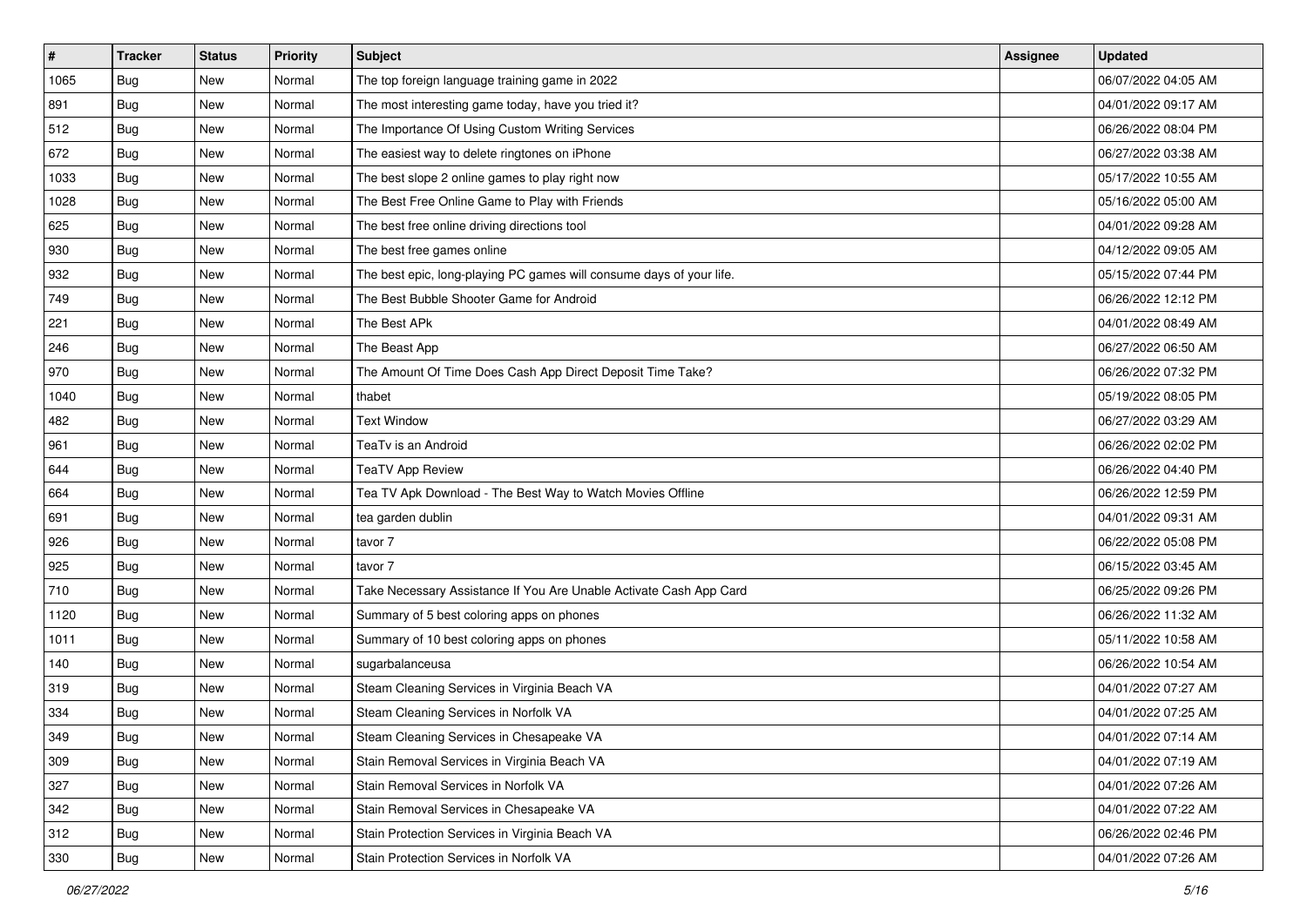| $\sharp$ | <b>Tracker</b> | <b>Status</b> | <b>Priority</b> | Subject                                                             | Assignee | <b>Updated</b>      |
|----------|----------------|---------------|-----------------|---------------------------------------------------------------------|----------|---------------------|
| 345      | <b>Bug</b>     | New           | Normal          | Stain Protection Services in Chesapeake VA                          |          | 06/27/2022 07:13 AM |
| 773      | Bug            | <b>New</b>    | Normal          | Spades - Play online free                                           |          | 06/26/2022 07:18 PM |
| 526      | Bug            | New           | Normal          | Soundcloud to mp3 converter - Download Soundcloud songs             |          | 06/25/2022 05:36 PM |
| 869      | <b>Bug</b>     | <b>New</b>    | Normal          | Sonnerie Post Malone 2022                                           |          | 04/13/2022 11:05 AM |
| 222      | Bug            | <b>New</b>    | Normal          | Social Profile links                                                |          | 06/27/2022 03:39 AM |
| 1048     | <b>Bug</b>     | <b>New</b>    | Normal          | So zeigen Sie ein Instagram-Profilbild an und vergrößern es         |          | 05/25/2022 06:56 AM |
| 992      | Bug            | New           | Normal          | So vergrößern Sie Ihr Instagram-Profilbild                          |          | 06/26/2022 11:29 PM |
| 576      | Bug            | New           | Normal          | So laden Sie ein Instagram-Bild herunter                            |          | 06/26/2022 08:46 PM |
| 1018     | <b>Bug</b>     | <b>New</b>    | Normal          | So erhalten Sie ein kostenloses Hörbuch                             |          | 06/27/2022 07:08 AM |
| 136      | Bug            | <b>New</b>    | Normal          | snappow                                                             |          | 06/26/2022 12:51 PM |
| 809      | Bug            | New           | Normal          | Smash Karts - immerse yourself in the exciting race                 |          | 06/26/2022 04:49 PM |
| 1108     | <b>Bug</b>     | New           | Normal          | Six Guns Mod Apk Answers Your Questions                             |          | 06/26/2022 06:26 PM |
| 808      | Bug            | <b>New</b>    | Normal          | Sinnvolle Guten-Morgen-Grüße                                        |          | 06/27/2022 05:41 AM |
| 567      | <b>Bug</b>     | New           | Normal          | Singapore assignment help                                           |          | 06/26/2022 10:52 AM |
| 898      | Bug            | <b>New</b>    | Normal          | Shadow Fight 2 Mod APK                                              |          | 04/02/2022 09:17 AM |
| 652      | Bug            | New           | Normal          | <b>Sesame Health Benefits</b>                                       |          | 06/26/2022 09:38 AM |
| 197      | <b>Bug</b>     | <b>New</b>    | Normal          | SBL JABORANDI PLUS HAIR OIL - COMPLETE SCALP CARE (100ML)           |          | 06/26/2022 04:26 AM |
| 199      | Bug            | <b>New</b>    | Normal          | SBL CLEARSTONE DROPS (30ML)                                         |          | 04/01/2022 08:23 AM |
| 252      | Bug            | New           | Normal          | Samsung U600 - Is Essential Business And Personal Phone             |          | 04/04/2022 04:45 AM |
| 791      | Bug            | <b>New</b>    | Normal          | Samsnung TV Plus is not working                                     |          | 04/01/2022 09:03 AM |
| 651      | Bug            | New           | Normal          | Salmon Health Benefits                                              |          | 06/27/2022 12:42 AM |
| 638      | <b>Bug</b>     | <b>New</b>    | Normal          | Run 3 game                                                          |          | 06/26/2022 06:31 AM |
| 322      | Bug            | <b>New</b>    | Normal          | Rug Cleaning Services in Virginia Beach VA                          |          | 04/01/2022 07:26 AM |
| 337      | Bug            | New           | Normal          | Rug Cleaning Services in Norfolk VA                                 |          | 04/01/2022 07:23 AM |
| 353      | Bug            | New           | Normal          | Rug Cleaning Services in Chesapeake VA                              |          | 04/01/2022 07:14 AM |
| 160      | Bug            | New           | Normal          | rtyuiv wbhyu                                                        |          | 04/01/2022 07:56 AM |
| 261      | <b>Bug</b>     | New           | Normal          | Ringtone Downloads - Easy Ways Come Up With Your Own Ringtones      |          | 06/27/2022 02:23 AM |
| 595      | i Bug          | New           | Normal          | RFM Online - une révolution dans la gestion de l'identité numérique |          | 06/27/2022 12:05 AM |
| 250      | Bug            | New           | Normal          | Reviews of phone ringtones                                          |          | 06/27/2022 07:29 AM |
| 804      | <b>Bug</b>     | New           | Normal          | Review                                                              |          | 06/25/2022 05:07 PM |
| 471      | <b>Bug</b>     | New           | Normal          | Residential Floor Cleaning Westchester MA                           |          | 06/27/2022 07:08 AM |
| 447      | <b>Bug</b>     | New           | Normal          | Residential Floor Cleaning Watertown MA                             |          | 04/01/2022 07:49 AM |
| 422      | <b>Bug</b>     | New           | Normal          | Residential Floor Cleaning Somerville MA                            |          | 04/01/2022 07:46 AM |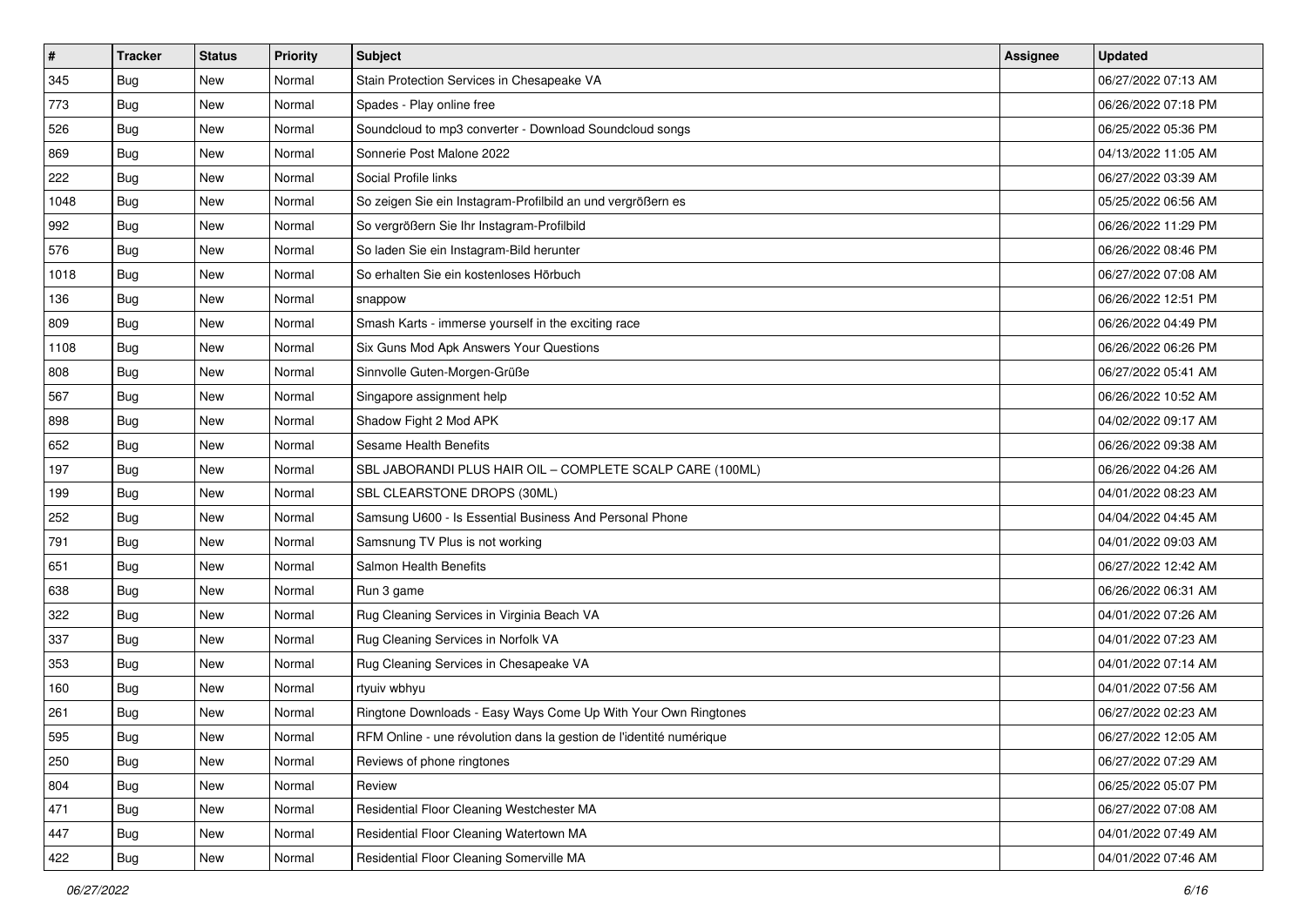| $\sharp$ | <b>Tracker</b> | <b>Status</b> | <b>Priority</b> | <b>Subject</b>                                                              | Assignee | <b>Updated</b>      |
|----------|----------------|---------------|-----------------|-----------------------------------------------------------------------------|----------|---------------------|
| 455      | Bug            | New           | Normal          | Residential Floor Cleaning Quincy MA                                        |          | 04/01/2022 07:38 AM |
| 439      | Bug            | <b>New</b>    | Normal          | Residential Floor Cleaning Newton MA                                        |          | 04/01/2022 07:49 AM |
| 463      | Bug            | New           | Normal          | Residential Floor Cleaning Medford MA                                       |          | 04/01/2022 07:32 AM |
| 431      | <b>Bug</b>     | New           | Normal          | Residential Floor Cleaning Brookline MA                                     |          | 04/01/2022 07:50 AM |
| 414      | Bug            | <b>New</b>    | Normal          | Residential Floor Cleaning Boston MA                                        |          | 04/01/2022 07:46 AM |
| 1082     | <b>Bug</b>     | New           | Normal          | Reset chime bank password without phone number                              |          | 06/15/2022 11:56 AM |
| 139      | Bug            | New           | Normal          | relseo                                                                      |          | 06/27/2022 01:20 AM |
| 695      | <b>Bug</b>     | New           | Normal          | Refer Listas IPTV Apk                                                       |          | 06/25/2022 08:23 PM |
| 875      | <b>Bug</b>     | New           | Normal          | Red ball game                                                               |          | 04/01/2022 09:15 AM |
| 704      | Bug            | <b>New</b>    | Normal          | Reach support team of Chime Customer Service for instant help               |          | 06/25/2022 07:25 PM |
| 917      | <b>Bug</b>     | New           | Normal          | Random Person Sent Me Money on Cash App-find solution?                      |          | 04/09/2022 12:32 PM |
| 549      | <b>Bug</b>     | New           | Normal          | Radio Luisteren                                                             |          | 06/26/2022 11:56 AM |
| 1096     | Bug            | New           | Normal          | Race and experience new life.                                               |          | 06/26/2022 06:07 PM |
| 488      | Bug            | New           | Normal          | Quick solution to solve cash app dispute by the technical team              |          | 06/27/2022 02:04 AM |
| 1023     | Bug            | <b>New</b>    | Normal          | Questions That Are Typically Asked About Trap The Cat                       |          | 05/14/2022 03:51 AM |
| 244      | Bug            | New           | Normal          | Quels sont les avantages des stations de radio en ligne.                    |          | 06/27/2022 06:42 AM |
| 715      | <b>Bug</b>     | <b>New</b>    | Normal          | Puppy Playtime Descargar gratis                                             |          | 06/27/2022 05:42 AM |
| 850      | Bug            | New           | Normal          | Puppy Playtime APK Android                                                  |          | 04/01/2022 09:14 AM |
| 517      | Bug            | New           | Normal          | Proficient tips to take help of cash app support professionals:             |          | 06/26/2022 07:34 AM |
| 211      | Bug            | New           | Normal          | Problem in Cash App rebate? Call Cash App customer service number for help. |          | 06/27/2022 03:08 AM |
| 1113     | Bug            | New           | Normal          | Press the button to control your car                                        |          | 06/20/2022 12:09 PM |
| 603      | <b>Bug</b>     | <b>New</b>    | Normal          | Premiere gratuito da lista de IPTV                                          |          | 06/24/2022 05:30 PM |
| 218      | Bug            | <b>New</b>    | Normal          | Popular Educational trends                                                  |          | 06/27/2022 03:49 AM |
| 872      | <b>Bug</b>     | New           | Normal          | Poppy Playtime Horror Game Free                                             |          | 04/01/2022 09:11 AM |
| 830      | Bug            | New           | Normal          | Poppy Playtime APK                                                          |          | 04/01/2022 08:59 AM |
| 766      | <b>Bug</b>     | New           | Normal          | Pobreflix Mod APK Review                                                    |          | 06/23/2022 01:39 AM |
| 600      | <b>Bug</b>     | New           | Normal          | Play Store Pro                                                              |          | 06/25/2022 08:17 PM |
| 816      | <b>Bug</b>     | New           | Normal          | Play Scribble io fun with everyone                                          |          | 06/23/2022 10:52 AM |
| 640      | Bug            | New           | Normal          | play game with me                                                           |          | 06/26/2022 01:19 PM |
| 556      | <b>Bug</b>     | New           | Normal          | Play Game Mod Apk With Your Friends                                         |          | 06/25/2022 02:31 PM |
| 752      | Bug            | New           | Normal          | Plagerism checker                                                           |          | 06/26/2022 06:33 PM |
| 744      | <b>Bug</b>     | New           | Normal          | <b>Pixel Survive</b>                                                        |          | 04/01/2022 09:02 AM |
| 975      | <b>Bug</b>     | New           | Normal          | Payback 2 Mod APK                                                           |          | 05/05/2022 10:56 AM |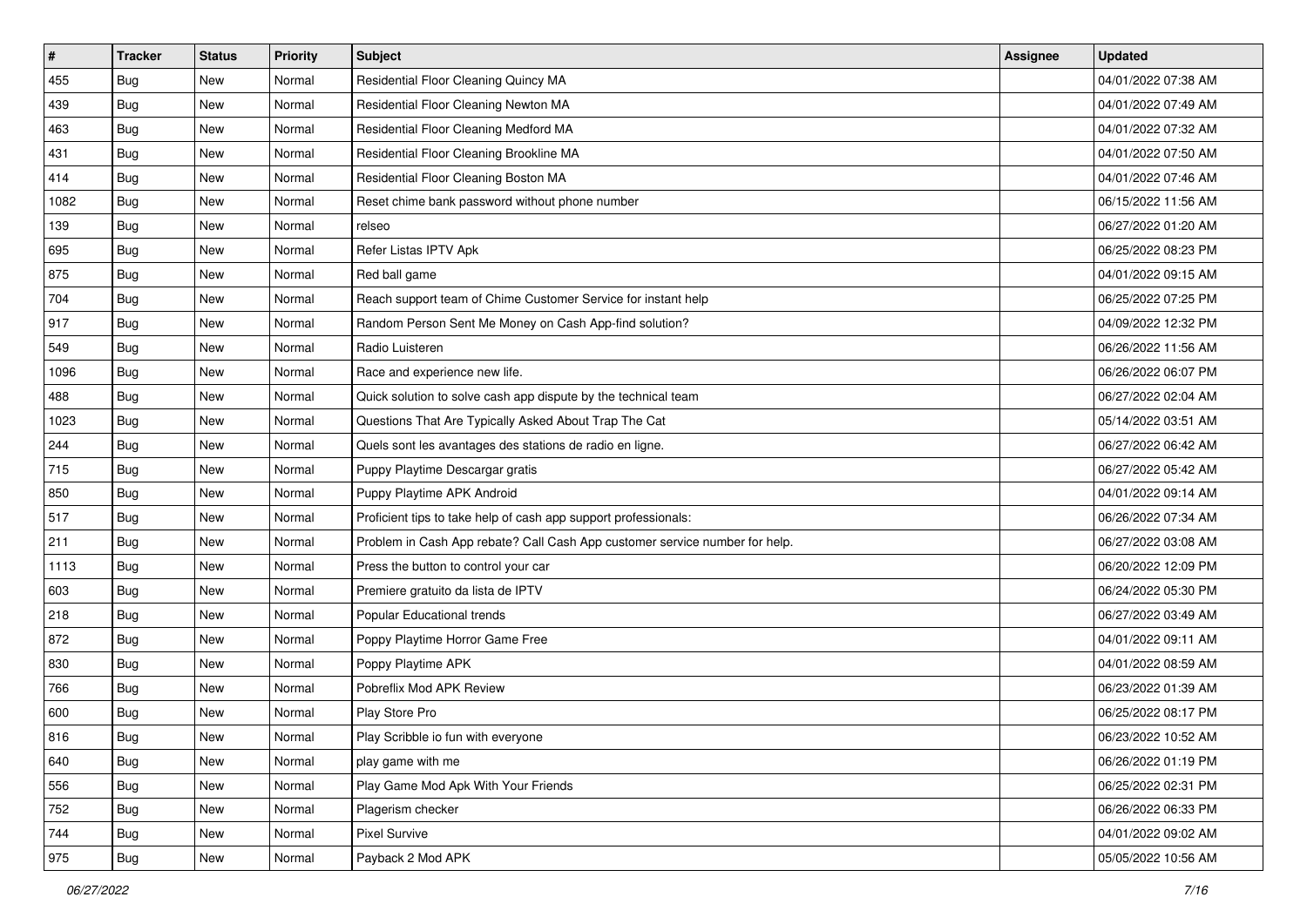| $\sharp$ | <b>Tracker</b> | <b>Status</b> | <b>Priority</b> | <b>Subject</b>                                                    | Assignee | <b>Updated</b>      |
|----------|----------------|---------------|-----------------|-------------------------------------------------------------------|----------|---------------------|
| 1090     | <b>Bug</b>     | New           | Normal          | Pay Someone To Do My Assignment                                   |          | 06/11/2022 03:15 PM |
| 1089     | Bug            | <b>New</b>    | Normal          | Pay Someone To Do My Assignment                                   |          | 06/15/2022 04:44 AM |
| 817      | Bug            | New           | Normal          | Pacman 30th Anniversary                                           |          | 06/26/2022 04:13 PM |
| 280      | Bug            | New           | Normal          | Pacific Web Design                                                |          | 06/26/2022 08:18 PM |
| 138      | Bug            | <b>New</b>    | Normal          | own-sweethome                                                     |          | 06/27/2022 03:36 AM |
| 662      | <b>Bug</b>     | New           | Normal          | Oreo TV Download - The Easiest Way to Watch Live TV               |          | 06/26/2022 10:14 AM |
| 643      | Bug            | New           | Normal          | Oreo TV Apk Download                                              |          | 06/26/2022 11:50 PM |
| 753      | <b>Bug</b>     | New           | Normal          | onlineessaygrader                                                 |          | 04/01/2022 09:01 AM |
| 619      | <b>Bug</b>     | New           | Normal          | Online Trusted Medicine Store in US for Health - Genericmedsupply |          | 06/27/2022 12:12 AM |
| 609      | Bug            | <b>New</b>    | High            | Online Trusted Medicine Store in US for Health - Genericmedsupply |          | 06/26/2022 05:43 AM |
| 856      | <b>Bug</b>     | New           | Normal          | Online Classes Assistance Help For Student                        |          | 04/01/2022 09:13 AM |
| 855      | <b>Bug</b>     | New           | Normal          | Online Classes Assistance Help For Student                        |          | 04/01/2022 09:13 AM |
| 659      | Bug            | New           | Normal          | Olive Oil Properties And Health Benefits                          |          | 06/26/2022 12:59 AM |
| 364      | <b>Bug</b>     | New           | Normal          | Office Moving Services in Washington DC                           |          | 04/01/2022 07:13 AM |
| 388      | Bug            | <b>New</b>    | Normal          | Office Moving Services in Sterling VA                             |          | 04/01/2022 07:16 AM |
| 400      | Bug            | New           | Normal          | Office Moving Services in Potomac MD                              |          | 06/26/2022 09:28 AM |
| 382      | <b>Bug</b>     | New           | Normal          | Office Moving Services in McLean VA                               |          | 04/01/2022 07:17 AM |
| 406      | Bug            | New           | Normal          | Office Moving Services in Gaithersburg MD                         |          | 04/01/2022 07:47 AM |
| 376      | Bug            | New           | Normal          | Office Moving Services in Fairfax VA                              |          | 04/01/2022 07:17 AM |
| 358      | Bug            | New           | Normal          | Office Moving Services in Baltimore MD                            |          | 04/01/2022 07:13 AM |
| 370      | <b>Bug</b>     | New           | Normal          | Office Moving Services in Arlington County VA                     |          | 04/01/2022 07:16 AM |
| 394      | <b>Bug</b>     | <b>New</b>    | Normal          | Office Moving Services in Annapolis MD                            |          | 04/01/2022 07:15 AM |
| 311      | Bug            | <b>New</b>    | Normal          | Odor Removal Services in Virginia Beach VA                        |          | 04/01/2022 07:19 AM |
| 329      | <b>Bug</b>     | New           | Normal          | Odor Removal Services in Norfolk VA                               |          | 04/01/2022 07:22 AM |
| 344      | Bug            | New           | Normal          | Odor Removal Services in Chesapeake VA                            |          | 06/25/2022 12:42 AM |
| 777      | <b>Bug</b>     | New           | Normal          | Obtain driving instructions using Google Maps.                    |          | 06/26/2022 11:30 AM |
| 183      | <b>Bug</b>     | New           | Normal          | Nursing Assignment Help Online                                    |          | 06/26/2022 10:45 PM |
| 1005     | i Bug          | New           | High            | Nursing Assignment Help in UK                                     |          | 05/13/2022 05:33 PM |
| 828      | Bug            | New           | Normal          | Nursery management                                                |          | 06/13/2022 08:55 AM |
| 481      | <b>Bug</b>     | New           | Normal          | Nur Online Shop                                                   |          | 06/26/2022 05:37 AM |
| 480      | Bug            | New           | Normal          | Nur Online Shop                                                   |          | 06/27/2022 06:04 AM |
| 862      | Bug            | New           | Normal          | none                                                              |          | 04/01/2022 09:11 AM |
| 185      | <b>Bug</b>     | New           | Normal          | Non-Plagiarized Research Writing                                  |          | 06/25/2022 09:34 PM |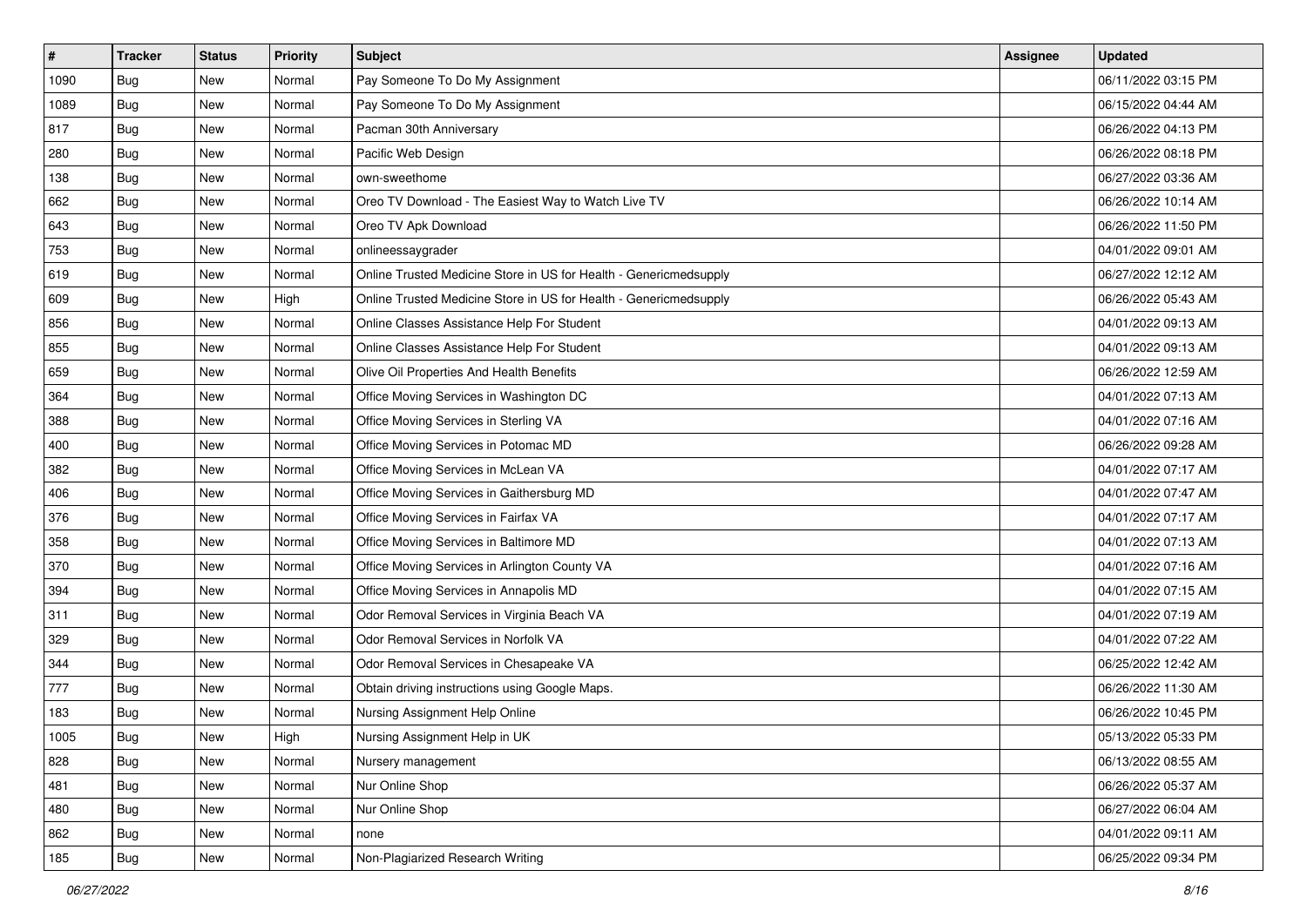| #    | <b>Tracker</b> | <b>Status</b> | <b>Priority</b> | <b>Subject</b>                                                                         | <b>Assignee</b> | <b>Updated</b>      |
|------|----------------|---------------|-----------------|----------------------------------------------------------------------------------------|-----------------|---------------------|
| 821  | <b>Bug</b>     | New           | Normal          | Nicoo - A Review of the Popular Battle Royale Game                                     |                 | 04/01/2022 08:56 AM |
| 115  | Bug            | New           | Normal          | <b>NFL LIVE STREAM</b>                                                                 |                 | 06/26/2022 08:48 AM |
| 1026 | Bug            | New           | Normal          | New Puzzle Game for All Age - Dordle                                                   |                 | 06/25/2022 06:17 PM |
| 209  | <b>Bug</b>     | New           | Normal          | Neglect to access old Cash App account considering message notice issue? Contact help. |                 | 06/27/2022 04:49 AM |
| 583  | Bug            | New           | High            | Need the Cash app customer service phone number?                                       |                 | 06/25/2022 11:18 PM |
| 550  | <b>Bug</b>     | New           | Normal          | Nederland FM - beste manieren om naar internationale radio op internet te luisteren    |                 | 06/27/2022 07:04 AM |
| 234  | Bug            | New           | Normal          | My Personal Experience With the College Writing Services                               |                 | 06/27/2022 06:48 AM |
| 532  | Bug            | New           | Normal          | My Assignment Help                                                                     |                 | 06/27/2022 05:29 AM |
| 790  | <b>Bug</b>     | New           | Normal          | My app                                                                                 |                 | 04/01/2022 09:03 AM |
| 990  | Bug            | New           | Normal          | Mushrooms                                                                              |                 | 06/26/2022 05:41 AM |
| 362  | <b>Bug</b>     | New           | Normal          | Moving Services in Washington DC                                                       |                 | 04/01/2022 07:13 AM |
| 386  | Bug            | New           | Normal          | Moving Services in Sterling VA                                                         |                 | 04/01/2022 07:16 AM |
| 398  | Bug            | New           | Normal          | Moving Services in Potomac MD                                                          |                 | 04/01/2022 07:32 AM |
| 380  | <b>Bug</b>     | New           | Normal          | Moving Services in McLean VA                                                           |                 | 06/27/2022 05:59 AM |
| 404  | <b>Bug</b>     | New           | Normal          | Moving Services in Gaithersburg MD                                                     |                 | 04/01/2022 07:47 AM |
| 374  | Bug            | New           | Normal          | Moving Services in Fairfax VA                                                          |                 | 04/01/2022 07:18 AM |
| 356  | <b>Bug</b>     | New           | Normal          | Moving Services in Baltimore MD                                                        |                 | 04/01/2022 07:13 AM |
| 368  | Bug            | New           | Normal          | Moving Services in Arlington County VA                                                 |                 | 04/01/2022 07:12 AM |
| 392  | Bug            | New           | Normal          | Moving Services in Annapolis MD                                                        |                 | 04/01/2022 07:16 AM |
| 935  | <b>Bug</b>     | New           | Normal          | MovieBox Pro Apk - Watch Movies and TV Shows on Your Android Phone                     |                 | 06/26/2022 04:11 AM |
| 934  | <b>Bug</b>     | New           | Normal          | MovieBox Pro Apk - Watch Movies and TV Shows on Your Android Phone                     |                 | 05/10/2022 11:01 AM |
| 318  | <b>Bug</b>     | New           | Normal          | Mold Removal Services in Virginia Beach VA                                             |                 | 04/01/2022 07:27 AM |
| 333  | Bug            | New           | Normal          | Mold Removal Services in Norfolk VA                                                    |                 | 06/27/2022 05:20 AM |
| 348  | <b>Bug</b>     | New           | Normal          | Mold Removal Services in Chesapeake VA                                                 |                 | 04/01/2022 07:14 AM |
| 248  | Bug            | New           | Normal          | Mobile ringtones and attractiveness ringtones                                          |                 | 06/27/2022 05:06 AM |
| 726  | Bug            | New           | Normal          | Mobile Application Development Services                                                |                 | 06/25/2022 06:02 AM |
| 905  | <b>Bug</b>     | New           | Normal          | MINI MILITIA MOD APK                                                                   |                 | 05/19/2022 01:54 PM |
| 820  | <b>Bug</b>     | New           | Normal          | Metal Slug Apk para Android                                                            |                 | 06/26/2022 07:14 PM |
| 819  | <b>Bug</b>     | New           | Normal          | Metal Slug Apk para Android                                                            |                 | 04/01/2022 08:59 AM |
| 205  | Bug            | New           | Low             | Mens Designer Glasses                                                                  |                 | 06/26/2022 06:09 PM |
| 988  | Bug            | New           | Normal          | Medicinal Mushrooms                                                                    |                 | 05/06/2022 06:06 AM |
| 987  | <b>Bug</b>     | New           | Normal          | <b>Medicinal Mushrooms</b>                                                             |                 | 05/02/2022 11:59 PM |
| 114  | Bug            | New           | Normal          | Medical Research Writing Services                                                      |                 | 06/27/2022 12:57 AM |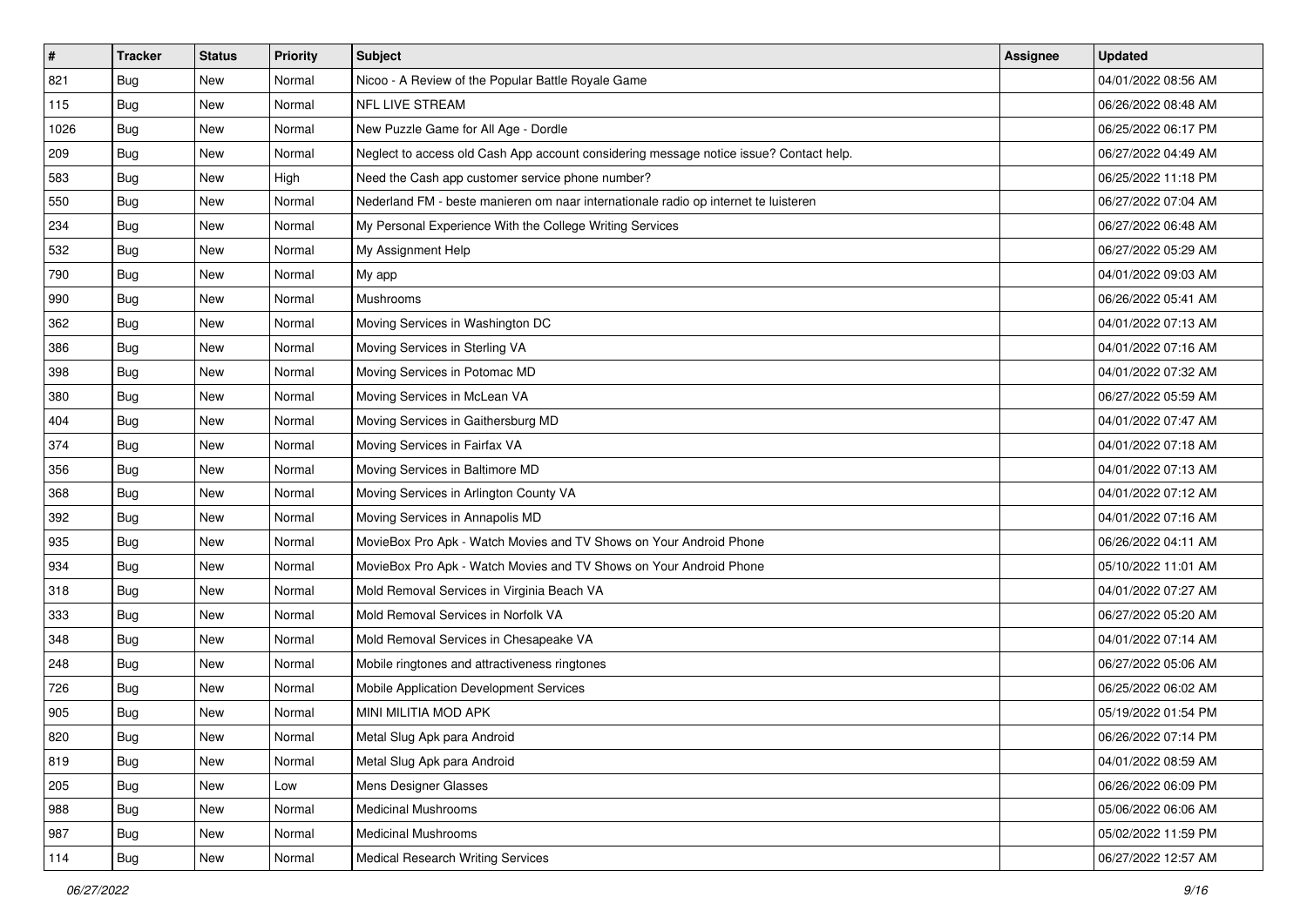| $\vert$ # | <b>Tracker</b> | <b>Status</b> | <b>Priority</b> | Subject                                                                                                                                                  | <b>Assignee</b> | <b>Updated</b>      |
|-----------|----------------|---------------|-----------------|----------------------------------------------------------------------------------------------------------------------------------------------------------|-----------------|---------------------|
| 991       | <b>Bug</b>     | New           | Normal          | <b>MDMA MOLLY</b>                                                                                                                                        |                 | 05/03/2022 12:03 AM |
| 310       | Bug            | New           | Normal          | Mattress Cleaning Services in Virginia Beach VA                                                                                                          |                 | 06/26/2022 04:33 AM |
| 328       | Bug            | New           | Normal          | Mattress Cleaning Services in Norfolk VA                                                                                                                 |                 | 04/01/2022 07:26 AM |
| 343       | <b>Bug</b>     | New           | Normal          | Mattress Cleaning Services in Chesapeake VA                                                                                                              |                 | 04/01/2022 07:16 AM |
| 953       | <b>Bug</b>     | <b>New</b>    | Normal          | Manga Dogs - Read Your Favorite Comics on Your Smartphone                                                                                                |                 | 04/20/2022 05:25 AM |
| 288       | <b>Bug</b>     | New           | Normal          | Make shopping easier                                                                                                                                     |                 | 04/01/2022 07:56 AM |
| 287       | Bug            | New           | Normal          | Make shopping easier                                                                                                                                     |                 | 04/01/2022 08:41 AM |
| 870       | Bug            | New           | Normal          | Mahjong Solitaire                                                                                                                                        |                 | 04/01/2022 09:12 AM |
| 612       | Bug            | New           | Normal          | Luxury Slingshot Rental                                                                                                                                  |                 | 06/27/2022 12:17 AM |
| 1121      | Bug            | <b>New</b>    | Normal          | LustreC do not run                                                                                                                                       |                 | 06/22/2022 08:43 AM |
| 825       | <b>Bug</b>     | New           | Normal          | Lucky Patcher Download                                                                                                                                   |                 | 06/26/2022 06:09 PM |
| 1111      | <b>Bug</b>     | New           | Normal          | LOLBeans is a fun battle royale game where you race with other players while avoiding obstacles. Reach the end of<br>the course in competitive gameplay! |                 | 06/26/2022 09:17 AM |
| 677       | <b>Bug</b>     | New           | Normal          | Logo Design Services Near Me                                                                                                                             |                 | 06/26/2022 02:32 AM |
| 365       | Bug            | New           | Normal          | Local Moving Services in Washington DC                                                                                                                   |                 | 04/01/2022 07:12 AM |
| 389       | Bug            | New           | Normal          | Local Moving Services in Sterling VA                                                                                                                     |                 | 04/01/2022 07:16 AM |
| 401       | <b>Bug</b>     | New           | Normal          | Local Moving Services in Potomac MD                                                                                                                      |                 | 04/01/2022 07:48 AM |
| 383       | Bug            | <b>New</b>    | Normal          | Local Moving Services in McLean VA                                                                                                                       |                 | 04/01/2022 07:17 AM |
| 377       | Bug            | New           | Normal          | Local Moving Services in Fairfax VA                                                                                                                      |                 | 04/01/2022 07:17 AM |
| 359       | Bug            | New           | Normal          | Local Moving Services in Baltimore MD                                                                                                                    |                 | 04/01/2022 07:15 AM |
| 371       | Bug            | New           | Normal          | Local Moving Services in Arlington County VA                                                                                                             |                 | 04/01/2022 07:13 AM |
| 395       | Bug            | <b>New</b>    | Normal          | Local Moving Services in Annapolis MD                                                                                                                    |                 | 04/01/2022 07:15 AM |
| 623       | Bug            | <b>New</b>    | Normal          | Listen to online radio stations for mobile phones                                                                                                        |                 | 06/26/2022 01:20 PM |
| 479       | <b>Bug</b>     | New           | Normal          | Limousine Service Bellevue WA                                                                                                                            |                 | 06/25/2022 10:54 PM |
| 1098      | Bug            | New           | Normal          | Life of a Fisherman                                                                                                                                      |                 | 06/26/2022 05:16 PM |
| 502       | <b>Bug</b>     | <b>New</b>    | Normal          | Les instructions pour définir des sonneries pour iPhone sont simples et faciles à suivre                                                                 |                 | 06/27/2022 07:40 AM |
| 1077      | <b>Bug</b>     | New           | Normal          | Les excellentes façons d'utiliser ces images                                                                                                             |                 | 06/27/2022 03:08 AM |
| 673       | <b>Bug</b>     | New           | Normal          | Learn the basics of pixel art - Clear grid                                                                                                               |                 | 06/26/2022 04:57 PM |
| 562       | Bug            | New           | Normal          | Learn Basic Mahjong Rules                                                                                                                                |                 | 06/23/2022 12:48 AM |
| 739       | <b>Bug</b>     | New           | Normal          | law dissertation help                                                                                                                                    |                 | 04/01/2022 09:02 AM |
| 883       | Bug            | New           | Normal          | Langweilen Sie sich jemals bei der gleichen alten Schriftart auf Instagram?                                                                              |                 | 04/01/2022 09:16 AM |
| 851       | <b>Bug</b>     | New           | Normal          | Laden Sie den kostenlosen MP3-Klingelton für Ihr Mobiltelefon herunter                                                                                   |                 | 04/01/2022 09:14 AM |
| 194       | <b>Bug</b>     | New           | Normal          | lace closure wigs                                                                                                                                        |                 | 06/27/2022 04:48 AM |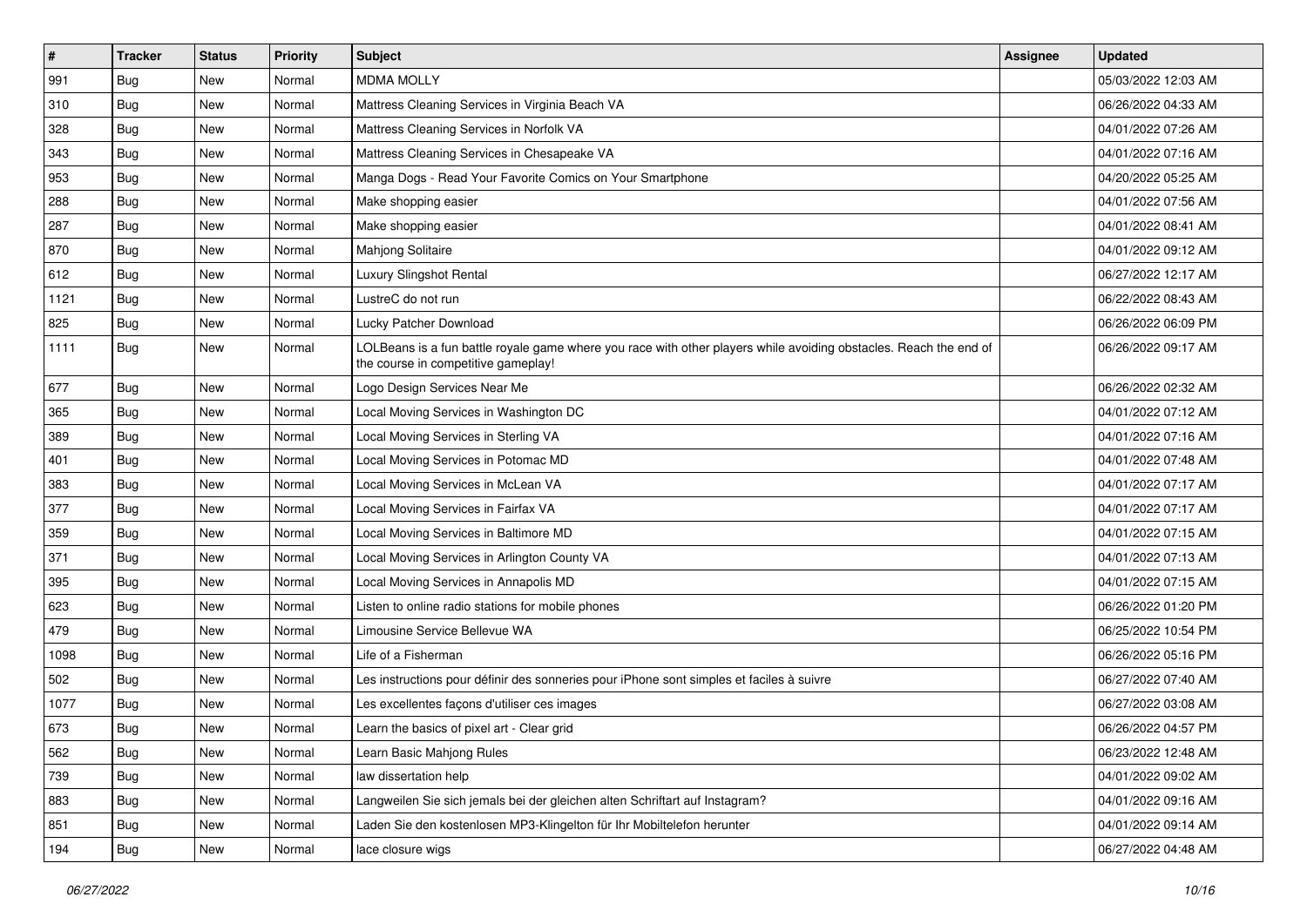| $\vert$ # | <b>Tracker</b> | <b>Status</b> | <b>Priority</b> | <b>Subject</b>                                                                                               | Assignee | <b>Updated</b>      |
|-----------|----------------|---------------|-----------------|--------------------------------------------------------------------------------------------------------------|----------|---------------------|
| 716       | <b>Bug</b>     | New           | Normal          | La celebración de un BabyShower.                                                                             |          | 06/26/2022 04:56 PM |
| 962       | Bug            | New           | Normal          | Kostenlose Hörbücher                                                                                         |          | 06/26/2022 10:45 PM |
| 528       | Bug            | New           | Normal          | Korean Mag                                                                                                   |          | 06/26/2022 03:41 AM |
| 1119      | Bug            | <b>New</b>    | Normal          | Klondike Solitaire                                                                                           |          | 06/21/2022 08:25 AM |
| 1016      | Bug            | <b>New</b>    | Normal          | Klondike Solitaire                                                                                           |          | 05/12/2022 09:03 AM |
| 873       | <b>Bug</b>     | New           | Normal          | Klingeltöne mp3                                                                                              |          | 04/13/2022 11:03 AM |
| 893       | Bug            | <b>New</b>    | Normal          | klingeltone                                                                                                  |          | 04/13/2022 11:06 AM |
| 119       | Bug            | <b>New</b>    | Normal          | klhjigyu                                                                                                     |          | 06/27/2022 03:07 AM |
| 656       | <b>Bug</b>     | New           | Normal          | Kiwi Nutrition Facts And Health Benefits                                                                     |          | 06/27/2022 03:49 AM |
| 566       | <b>Bug</b>     | New           | Normal          | Kinemaster Pro Download - los App Review                                                                     |          | 04/01/2022 09:27 AM |
| 596       | Bug            | New           | Normal          | <b>Kids Games</b>                                                                                            |          | 06/27/2022 04:08 AM |
| 304       | Bug            | New           | Normal          | Keyless Entry Services in Norcross GA                                                                        |          | 04/01/2022 07:19 AM |
| 367       | Bug            | New           | Normal          | Junk Removal Services in Washington DC                                                                       |          | 04/01/2022 07:12 AM |
| 391       | <b>Bug</b>     | New           | Normal          | Junk Removal Services in Sterling VA                                                                         |          | 04/01/2022 07:16 AM |
| 403       | <b>Bug</b>     | New           | Normal          | Junk Removal Services in Potomac MD                                                                          |          | 04/01/2022 07:47 AM |
| 385       | Bug            | New           | Normal          | Junk Removal Services in McLean VA                                                                           |          | 04/01/2022 07:15 AM |
| 379       | <b>Bug</b>     | New           | Normal          | Junk Removal Services in Fairfax VA                                                                          |          | 04/01/2022 07:17 AM |
| 361       | Bug            | New           | Normal          | Junk Removal Services in Baltimore MD                                                                        |          | 04/01/2022 07:13 AM |
| 373       | <b>Bug</b>     | New           | Normal          | Junk Removal Services in Arlington County VA                                                                 |          | 04/01/2022 07:18 AM |
| 397       | Bug            | <b>New</b>    | Normal          | Junk Removal Services in Annapolis MD                                                                        |          | 04/01/2022 07:15 AM |
| 653       | <b>Bug</b>     | <b>New</b>    | Normal          | Jujube (Jinjoles): Properties And Health Benefits                                                            |          | 06/27/2022 07:06 AM |
| 670       | <b>Bug</b>     | New           | Normal          | JTWhatsApp Apk - The New and Improved WhatsApp                                                               |          | 06/17/2022 04:36 PM |
| 842       | Bug            | New           | Normal          | Join the fun game                                                                                            |          | 04/01/2022 08:58 AM |
| 163       | <b>Bug</b>     | New           | Normal          | jknjopl[                                                                                                     |          | 04/01/2022 07:58 AM |
| 262       | Bug            | New           | Normal          | It this true to dealing Wuth                                                                                 |          | 06/27/2022 01:57 AM |
| 210       | Bug            | New           | Normal          | Issue with check symbol in Cash App? Dial assist number with calling Cash App customer service phone number. |          | 06/24/2022 10:52 PM |
| 1127      | <b>Bug</b>     | New           | Normal          | Is there any support to find Google Feud answers?                                                            |          | 06/27/2022 04:27 AM |
| 999       | <b>Bug</b>     | New           | Normal          | Is there a way to find Google Feud answers?                                                                  |          | 05/07/2022 08:58 AM |
| 1015      | Bug            | New           | Normal          | Is it possible to send books for free?                                                                       |          | 05/11/2022 04:05 PM |
| 998       | <b>Bug</b>     | New           | Normal          | Is It Hard to Solve Wordle An                                                                                |          | 06/27/2022 12:24 AM |
| 1116      | Bug            | New           | Normal          | ipTV smarts pro                                                                                              |          | 06/26/2022 05:34 PM |
| 993       | <b>Bug</b>     | New           | Normal          | IO Games Free Online                                                                                         |          | 06/26/2022 09:41 AM |
| 788       | <b>Bug</b>     | New           | Normal          | Intro Maker Mod APK                                                                                          |          | 06/26/2022 11:01 AM |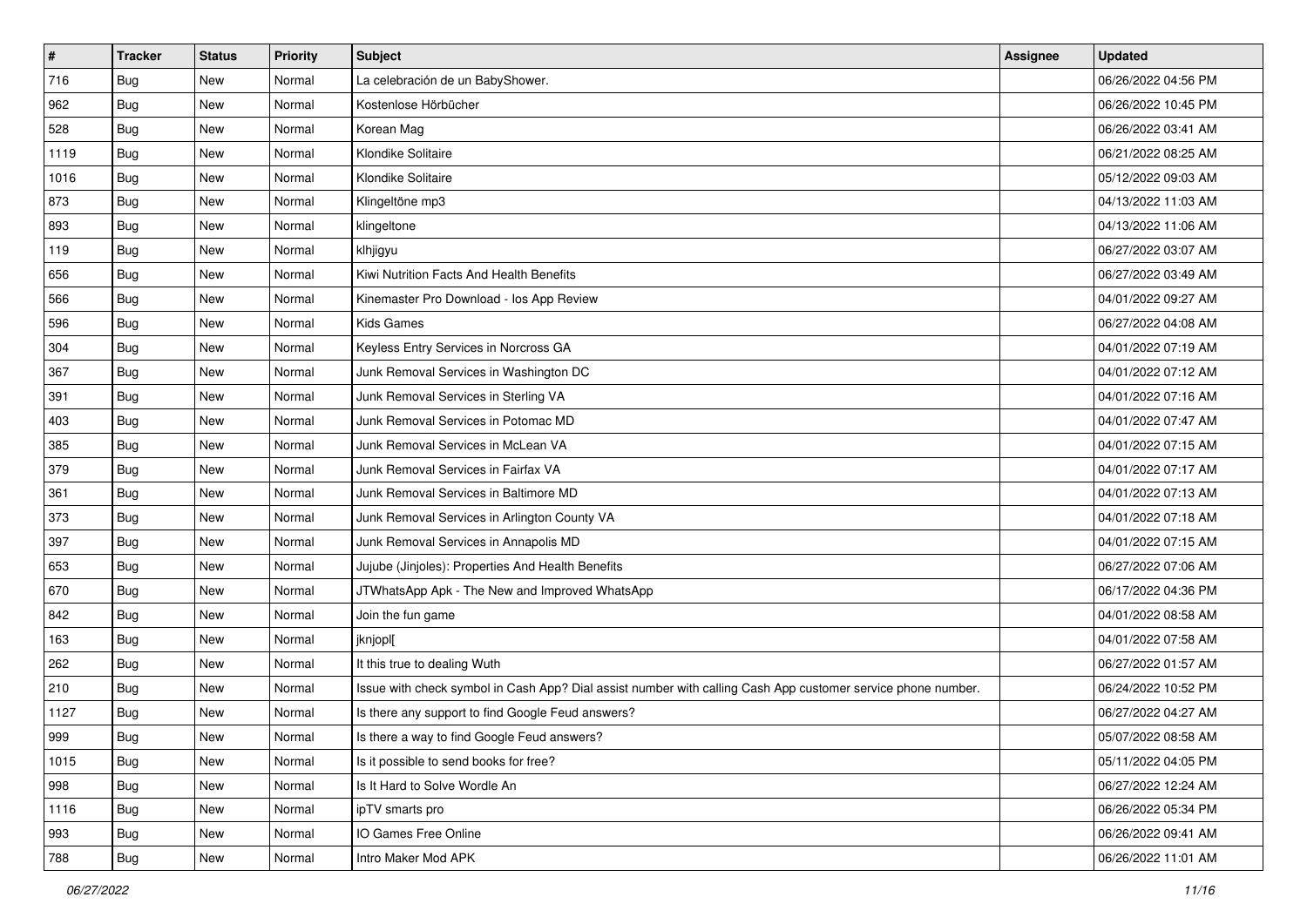| $\vert$ # | <b>Tracker</b> | <b>Status</b> | <b>Priority</b> | Subject                                                                                      | <b>Assignee</b> | <b>Updated</b>      |
|-----------|----------------|---------------|-----------------|----------------------------------------------------------------------------------------------|-----------------|---------------------|
| 225       | <b>Bug</b>     | New           | Normal          | instant personal loan                                                                        |                 | 06/25/2022 08:11 PM |
| 176       | Bug            | New           | Normal          | instant loan without documents                                                               |                 | 06/18/2022 01:43 PM |
| 568       | Bug            | New           | Normal          | Instale a versão mais recente do YouTube Premium                                             |                 | 06/26/2022 01:53 PM |
| 748       | Bug            | New           | Normal          | Il y a quelques façons d'obtenir des sonneries gratuites pour votre iPhone                   |                 | 06/26/2022 11:24 PM |
| 1072      | Bug            | <b>New</b>    | Normal          | ij.start canon                                                                               |                 | 06/21/2022 06:56 PM |
| 1013      | Bug            | New           | Normal          | ij.start canon                                                                               |                 | 05/11/2022 11:31 AM |
| 950       | Bug            | New           | Normal          | ij.start canon                                                                               |                 | 06/26/2022 04:35 AM |
| 943       | <b>Bug</b>     | New           | Normal          | ij.start canon                                                                               |                 | 04/13/2022 08:52 AM |
| 525       | Bug            | New           | Normal          | If you don't have a QR code: How to activate cash app card in app                            |                 | 06/27/2022 07:15 AM |
| 604       | Bug            | New           | Normal          | <b>Idle Game Online</b>                                                                      |                 | 06/26/2022 11:11 AM |
| 1104      | Bug            | New           | Normal          | Idle game fix bug                                                                            |                 | 06/26/2022 06:52 PM |
| 1103      | Bug            | New           | Normal          | Idle game fix bug                                                                            |                 | 06/25/2022 09:08 PM |
| 1031      | Bug            | New           | Normal          | <b>IAFT Traders Union</b>                                                                    |                 | 05/16/2022 03:14 PM |
| 1030      | <b>Bug</b>     | New           | Normal          | <b>IAFT Traders Union</b>                                                                    |                 | 05/16/2022 03:13 PM |
| 736       | <b>Bug</b>     | New           | Normal          | Want to Edit in My Website (transfer-factor.net) Unfortunately, Unable to Edit It            |                 | 06/24/2022 07:32 AM |
| 711       | Bug            | New           | Normal          | Human Fall Flat Apk Download                                                                 |                 | 06/25/2022 09:44 AM |
| 123       | <b>Bug</b>     | New           | Normal          | https://www.reddit.com/r/NRLgrandfinal2020/                                                  |                 | 06/26/2022 05:36 PM |
| 124       | Bug            | New           | Normal          | https://www.bigmarker.com/ustvpass/LIVE-Atlanta-Falcons-vs-Carolina-Panthers-NFL-Week-8-Game |                 | 04/01/2022 07:55 AM |
| 238       | Bug            | New           | Low             | HP Printer Assistant Software   Download & Install HP Assistant                              |                 | 04/01/2022 08:16 AM |
| 236       | <b>Bug</b>     | New           | Normal          | HP Printer Assistant Software   Download & Install HP Assistant                              |                 | 04/01/2022 08:16 AM |
| 235       | <b>Bug</b>     | New           | Low             | HP Printer Assistant Software   Download & Install HP Assistant                              |                 | 06/26/2022 07:28 PM |
| 117       | Bug            | New           | Normal          | How to Watch Cowboys vs Cardinals Game Live Stream FREE TV                                   |                 | 04/01/2022 08:08 AM |
| 689       | Bug            | New           | Normal          | How to use twitch.tv/activate?                                                               |                 | 06/27/2022 05:44 AM |
| 688       | <b>Bug</b>     | New           | Normal          | How to use twitch.tv/activate?                                                               |                 | 06/24/2022 04:16 AM |
| 687       | Bug            | New           | Normal          | How to use twitch.tv/activate?                                                               |                 | 06/27/2022 07:08 AM |
| 1060      | Bug            | New           | Normal          | How to Use Panda Helper to Speed Up Your iOS                                                 |                 | 05/28/2022 09:12 AM |
| 1080      | <b>Bug</b>     | New           | Normal          | How to use Math Wallet   Nexo wallet   CoinTiger Exchange                                    |                 | 06/15/2022 11:56 AM |
| 267       | <b>Bug</b>     | New           | Normal          | How To Use Internet Radio Services To Listen To Your Favorite Songs                          |                 | 06/27/2022 04:05 AM |
| 1042      | <b>Bug</b>     | New           | Normal          | How to set up direct deposit on cash app?                                                    |                 | 05/25/2022 01:17 PM |
| 854       | Bug            | New           | Normal          | How To Resolve Password Problems Through Facebook Customer Service?                          |                 | 04/09/2022 06:11 PM |
| 1032      | Bug            | New           | Normal          | How To Play The Wordle Game                                                                  |                 | 05/17/2022 10:37 AM |
| 763       | <b>Bug</b>     | New           | High            | How to Make a Ringtone on Your iPhone                                                        |                 | 06/27/2022 06:21 AM |
| 709       | Bug            | New           | Normal          | How To Load Cash App Card At Walmart Without Having To Face Any Hassle?                      |                 | 06/25/2022 05:02 PM |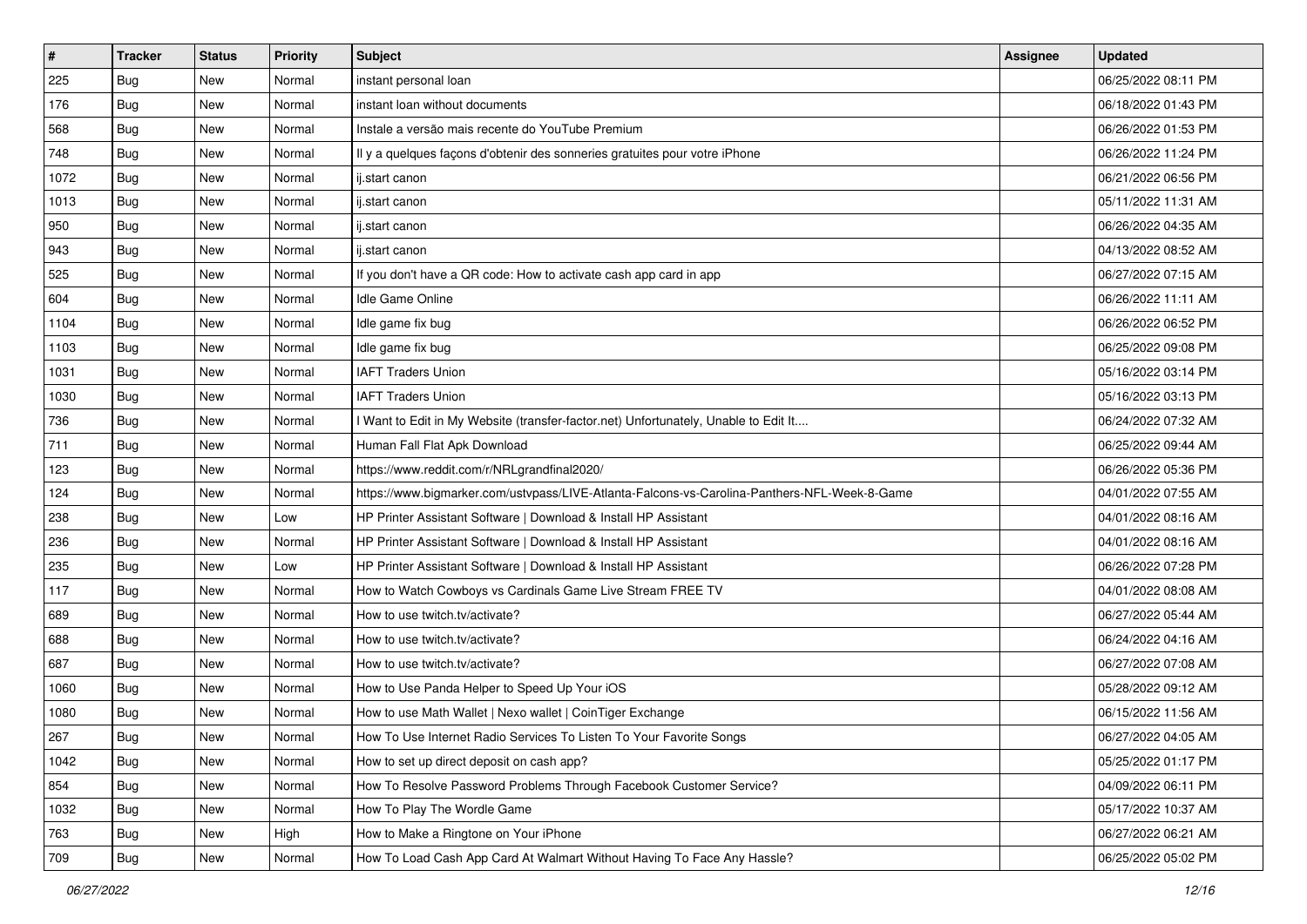| $\vert$ # | <b>Tracker</b> | <b>Status</b> | <b>Priority</b> | Subject                                                                    | Assignee | <b>Updated</b>      |
|-----------|----------------|---------------|-----------------|----------------------------------------------------------------------------|----------|---------------------|
| 747       | <b>Bug</b>     | New           | Normal          | How to Install Tyflex Plus on Your Android Device                          |          | 06/26/2022 08:16 AM |
| 696       | <b>Bug</b>     | New           | Normal          | How to Install the TuMangaOnline App                                       |          | 06/27/2022 02:49 AM |
| 885       | Bug            | New           | Normal          | How to Install the Tele Latino App For Android                             |          | 03/28/2022 04:10 AM |
| 565       | Bug            | New           | Normal          | How To Install RepelisPlus On Your Android Phone?                          |          | 06/27/2022 06:54 AM |
| 564       | Bug            | <b>New</b>    | Normal          | How To Install RepelisPlus On Your Android Phone?                          |          | 06/25/2022 06:46 PM |
| 1039      | <b>Bug</b>     | New           | Normal          | How to Get Tickmill Bonuses for Free                                       |          | 05/26/2022 05:43 PM |
| 785       | Bug            | <b>New</b>    | Normal          | How To Get Money Off Cash App Without Card Or With A Card?                 |          | 06/26/2022 06:26 PM |
| 1014      | <b>Bug</b>     | New           | Normal          | how to get chime routing and account number ? chime routing number florida |          | 05/11/2022 12:42 PM |
| 1079      | <b>Bug</b>     | New           | Normal          | How to get cheap psychology assignment?                                    |          | 06/15/2022 06:00 AM |
| 1069      | Bug            | <b>New</b>    | Normal          | how to get cash app support phone number 24*7 available                    |          | 06/21/2022 08:36 PM |
| 574       | <b>Bug</b>     | New           | Normal          | How to fix the Epson printer offline issue due to a wired connection?      |          | 06/26/2022 11:19 AM |
| 541       | Bug            | New           | Normal          | How to fix the cash app payment failed errors?                             |          | 06/27/2022 05:52 AM |
| 591       | <b>Bug</b>     | New           | Normal          | How To Find Facebook Modifications For Your Spotify Premium Apk?           |          | 06/19/2022 06:07 AM |
| 966       | Bug            | New           | Normal          | How to Download the Filmes                                                 |          | 06/27/2022 03:25 AM |
| 826       | <b>Bug</b>     | <b>New</b>    | Normal          | How to Dowload MXL TV Premium                                              |          | 05/26/2022 03:34 PM |
| 984       | Bug            | New           | Normal          | How to disable, permanently delete Twitter account on phone, PC            |          | 06/26/2022 08:28 AM |
| 697       | <b>Bug</b>     | New           | Normal          | How to Descargar Pura TV For Android                                       |          | 06/26/2022 11:36 PM |
| 1101      | <b>Bug</b>     | <b>New</b>    | Normal          | How to Delete Cash App History at once?                                    |          | 06/16/2022 06:49 AM |
| 533       | Bug            | New           | Normal          | How to complete the homework assignments in economics in the easiest way?  |          | 06/26/2022 10:12 PM |
| 1024      | <b>Bug</b>     | <b>New</b>    | Normal          | How to choose the right broker                                             |          | 06/25/2022 06:23 PM |
| 518       | <b>Bug</b>     | New           | Normal          | How To Check The Balance Of Cash App Account By Taking Cash App Support?   |          | 06/27/2022 03:46 AM |
| 1025      | <b>Bug</b>     | New           | Normal          | how to change the logo in wordpress                                        |          | 06/25/2022 06:20 PM |
| 1009      | Bug            | <b>New</b>    | Normal          | How to change routing number on Cash App?                                  |          | 05/11/2022 07:13 AM |
| 906       | <b>Bug</b>     | New           | Normal          | How To Change Cash App From Business To Personal Account For Any Reasons?  |          | 04/04/2022 09:57 AM |
| 882       | Bug            | New           | Normal          | How to change bank account on cash app?                                    |          | 04/01/2022 09:16 AM |
| 852       | Bug            | New           | Normal          | How to cancel your French Bee flight within 24 hours?                      |          | 04/01/2022 09:13 AM |
| 972       | <b>Bug</b>     | New           | Normal          | How To Borrow Money From The Cash App? Get To Know About The Same          |          | 04/25/2022 07:30 AM |
| 678       | i Bug          | New           | Normal          | How to be a winner in buidnow gg                                           |          | 06/24/2022 06:57 AM |
| 762       | Bug            | New           | Normal          | How To Add Money To A Cash App Card If Struggling With Low Amount?         |          | 06/24/2022 07:48 AM |
| 784       | Bug            | New           | Normal          | How To Add Money On Cash App Card And Check The Funds?                     |          | 06/26/2022 01:43 PM |
| 1115      | <b>Bug</b>     | New           | Normal          | How to access your saved favorite Tiktok                                   |          | 06/26/2022 12:01 PM |
| 217       | <b>Bug</b>     | New           | Normal          | How this service matter most?                                              |          | 06/26/2022 06:31 AM |
| 738       | <b>Bug</b>     | New           | Normal          | How Much Amount Do I Get Using The Referral Code For Cash App?             |          | 04/01/2022 09:03 AM |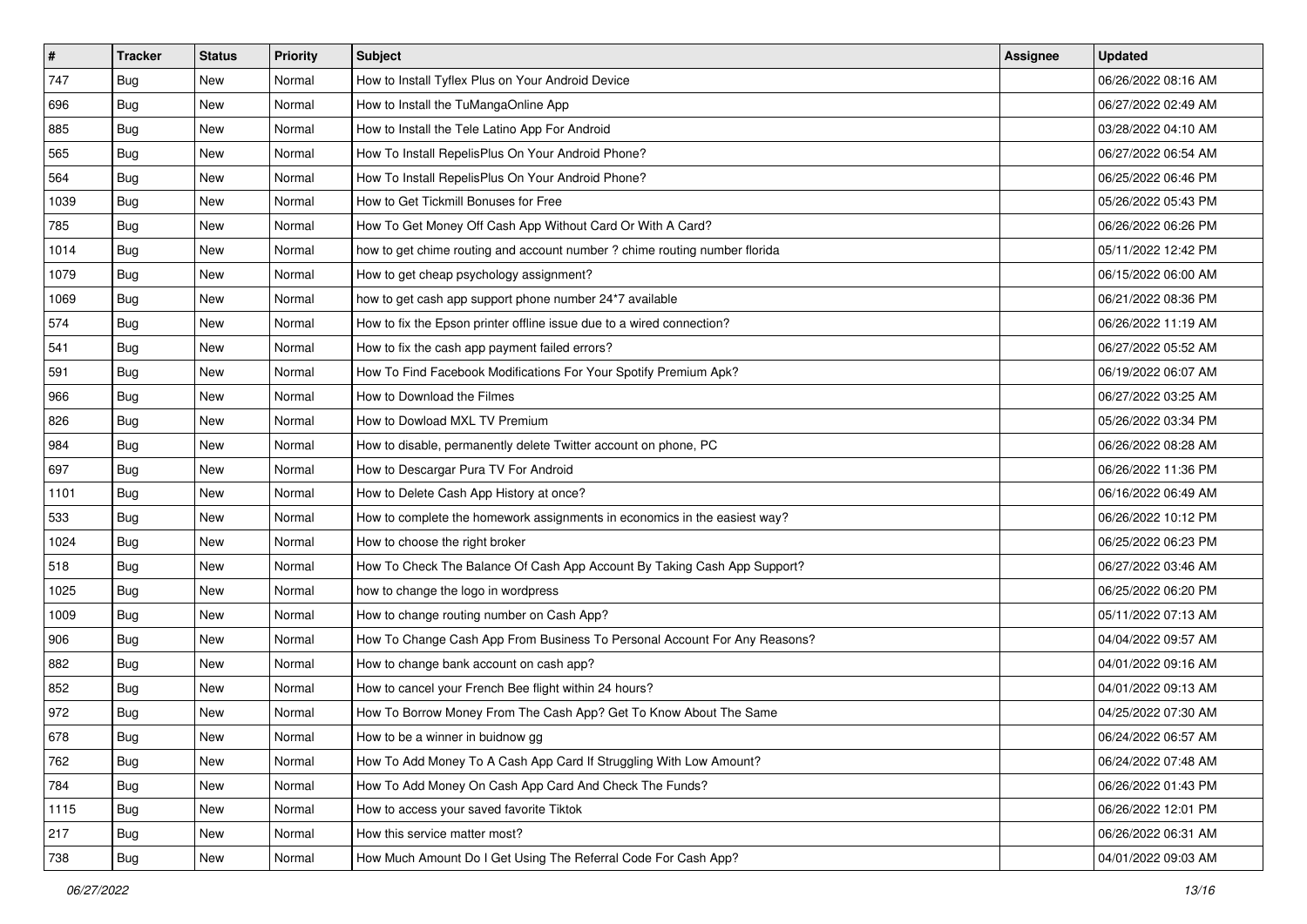| $\vert$ # | <b>Tracker</b> | <b>Status</b> | <b>Priority</b> | Subject                                                                                                                                                                                                                                        | <b>Assignee</b> | <b>Updated</b>      |
|-----------|----------------|---------------|-----------------|------------------------------------------------------------------------------------------------------------------------------------------------------------------------------------------------------------------------------------------------|-----------------|---------------------|
| 916       | <b>Bug</b>     | New           | Normal          | How long does it take to write a book?                                                                                                                                                                                                         |                 | 04/07/2022 12:15 PM |
| 742       | Bug            | <b>New</b>    | Normal          | How Long Does Cash App Support Take To Respond For A Better Support?                                                                                                                                                                           |                 | 06/25/2022 11:00 PM |
| 633       | Bug            | <b>New</b>    | Normal          | How i can i solve my issue                                                                                                                                                                                                                     |                 | 04/01/2022 09:38 AM |
| 215       | <b>Bug</b>     | <b>New</b>    | Normal          | How For Top Level Cell Phone For You                                                                                                                                                                                                           |                 | 06/27/2022 07:31 AM |
| 928       | Bug            | <b>New</b>    | Normal          | How Does Sutton Bank Cash App Customer Service Help In Answering Your Questions?                                                                                                                                                               |                 | 04/12/2022 11:36 AM |
| 733       | Bug            | <b>New</b>    | Normal          | How does one go about getting a book deal?                                                                                                                                                                                                     |                 | 04/01/2022 09:33 AM |
| 524       | Bug            | <b>New</b>    | Normal          | How Does Google Account Recovery Work If Your Account Is Hacked?                                                                                                                                                                               |                 | 06/25/2022 07:08 PM |
| 720       | Bug            | <b>New</b>    | Normal          | How does Cash App Phone Number provide a quick treatment?                                                                                                                                                                                      |                 | 06/25/2022 02:32 PM |
| 796       | <b>Bug</b>     | <b>New</b>    | Normal          | How Does Cash App ++ actually work and What is the process of it                                                                                                                                                                               |                 | 06/22/2022 07:03 AM |
| 1087      | Bug            | New           | Normal          | How do new writers start out?                                                                                                                                                                                                                  |                 | 06/10/2022 03:25 PM |
| 737       | Bug            | <b>New</b>    | Normal          | How Do I Talk To A Live Person At Facebook If Anything Is Doubtful?                                                                                                                                                                            |                 | 04/01/2022 09:20 AM |
| 758       | Bug            | <b>New</b>    | Normal          | How Do I Study Consistently For Hours?                                                                                                                                                                                                         |                 | 06/27/2022 12:49 AM |
| 719       | Bug            | <b>New</b>    | Normal          | How Do I Send \$5000 Through Cash App Account With Ease?                                                                                                                                                                                       |                 | 06/26/2022 10:14 PM |
| 1106      | <b>Bug</b>     | New           | Normal          | How Do I Get Cash App ++ Without Confronting Any Technical Glitches?                                                                                                                                                                           |                 | 06/25/2022 09:53 PM |
| 783       | Bug            | <b>New</b>    | Normal          | How Do I Determine The Reasons And Solutions To Fix Cash App Transfer Failed?                                                                                                                                                                  |                 | 06/26/2022 12:30 PM |
| 971       | Bug            | <b>New</b>    | Normal          | How Do I Check Balance On Cash App Card With Optimum Ease?                                                                                                                                                                                     |                 | 04/23/2022 08:43 PM |
| 706       | <b>Bug</b>     | <b>New</b>    | Normal          | How Can You Cancel A Cash App Payment Without Any Prior Information?                                                                                                                                                                           |                 | 06/26/2022 09:13 AM |
| 933       | Bug            | New           | Normal          | How Can I Watch Movies on My Mobile Phone                                                                                                                                                                                                      |                 | 06/24/2022 12:55 AM |
| 631       | Bug            | <b>New</b>    | Normal          | How Can I Load Cash App Card at Walmart straight away?                                                                                                                                                                                         |                 | 06/26/2022 04:07 PM |
| 630       | <b>Bug</b>     | <b>New</b>    | Normal          | How Can I Load Cash App Card at Walmart straight away?                                                                                                                                                                                         |                 | 06/26/2022 12:04 AM |
| 629       | <b>Bug</b>     | <b>New</b>    | Normal          | How Can I Load Cash App Card at Walmart straight away?                                                                                                                                                                                         |                 | 06/24/2022 07:55 PM |
| 589       | <b>Bug</b>     | New           | Normal          | How can I get the cash app phone number of customer support?                                                                                                                                                                                   |                 | 06/26/2022 01:59 PM |
| 196       | Bug            | New           | Normal          | Homoeobazaar For Homeopathy Medicines                                                                                                                                                                                                          |                 | 06/27/2022 01:58 AM |
| 195       | Bug            | <b>New</b>    | Normal          | homoeobazaar                                                                                                                                                                                                                                   |                 | 04/01/2022 08:23 AM |
| 508       | Bug            | New           | Normal          | hire a professional dissertation help                                                                                                                                                                                                          |                 | 06/27/2022 04:57 AM |
| 187       | Bug            | New           | Normal          | High Quality Replic 350 V2 Carbon                                                                                                                                                                                                              |                 | 04/01/2022 08:40 AM |
| 544       | <b>Bug</b>     | <b>New</b>    | Normal          | Hey! I had a very cool idea to order our general picture on canvas for my family as a gift. But couldn't find a good<br>one. Once my friend advised me this article in which I found what I was looking for and gave a cool gift to my family. |                 | 06/27/2022 04:10 AM |
| 627       | <b>Bug</b>     | New           | Normal          | <b>HELO</b>                                                                                                                                                                                                                                    |                 | 06/26/2022 06:42 AM |
| 182       | Bug            | New           | Normal          | <b>Healthcare Custom Writing Services</b>                                                                                                                                                                                                      |                 | 06/25/2022 12:31 AM |
| 181       | Bug            | New           | Normal          | <b>Healthcare Custom Writing Services</b>                                                                                                                                                                                                      |                 | 06/27/2022 05:18 AM |
| 305       | Bug            | New           | Normal          | Headliner Repair Services in Norcross GA                                                                                                                                                                                                       |                 | 04/01/2022 07:19 AM |
| 295       | <b>Bug</b>     | New           | Normal          | Headliner Repair Services in Jonesboro GA                                                                                                                                                                                                      |                 | 04/01/2022 07:21 AM |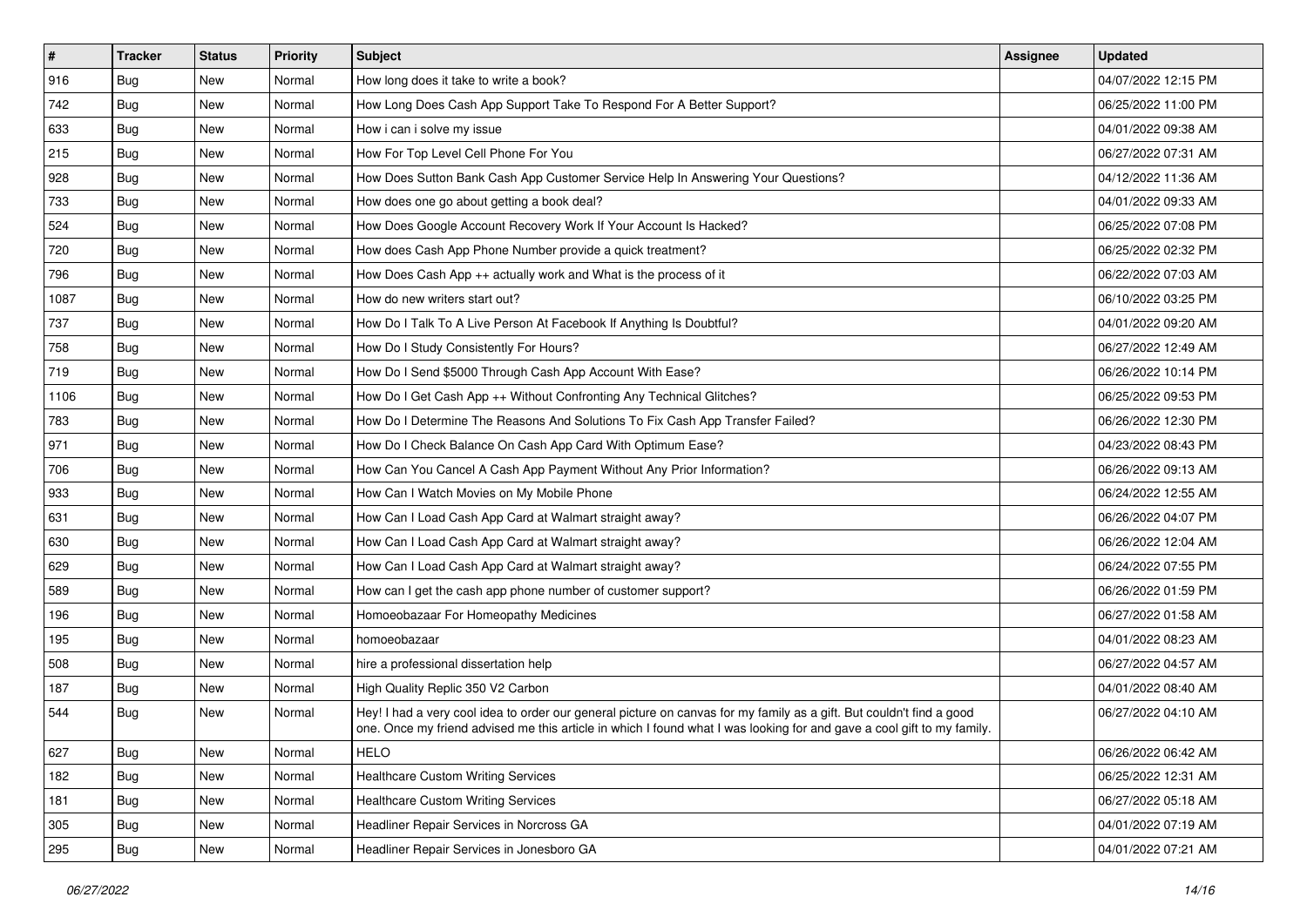| $\sharp$ | <b>Tracker</b> | <b>Status</b> | <b>Priority</b> | Subject                                                                                | Assignee | <b>Updated</b>      |
|----------|----------------|---------------|-----------------|----------------------------------------------------------------------------------------|----------|---------------------|
| 492      | Bug            | New           | Normal          | HD Streamz MOD APK v3.5.5 (Keine Werbung)                                              |          | 06/27/2022 12:30 AM |
| 137      | <b>Bug</b>     | New           | Normal          | hcbets                                                                                 |          | 04/01/2022 07:52 AM |
| 285      | Bug            | New           | Normal          | Have you ever written an essay?                                                        |          | 06/26/2022 05:15 PM |
| 834      | <b>Bug</b>     | <b>New</b>    | Normal          | Grasp the secret to relieve stress and fatigue                                         |          | 04/01/2022 08:57 AM |
| 892      | Bug            | New           | Normal          | Good game                                                                              |          | 04/01/2022 09:15 AM |
| 965      | Bug            | <b>New</b>    | Normal          | Go with cash app customer service to know where I can load my cash app card            |          | 04/22/2022 01:07 PM |
| 668      | Bug            | <b>New</b>    | Normal          | Get to know Cash App Refund Process here                                               |          | 06/25/2022 08:53 PM |
| 547      | <b>Bug</b>     | New           | Normal          | Get rid of the issue of cash app down by calling experts.                              |          | 06/26/2022 10:38 AM |
| 732      | <b>Bug</b>     | New           | Normal          | Get rectifications steps about why cash app transfer failed                            |          | 06/26/2022 03:28 PM |
| 959      | Bug            | New           | Normal          | Get connected with cash app team-How to get money off cash app at walmart without card |          | 04/20/2022 08:18 AM |
| 489      | <b>Bug</b>     | New           | Normal          | Get cash app refund instantly if sent to the wrong person                              |          | 06/27/2022 04:26 AM |
| 641      | Bug            | New           | Normal          | Get Best Economics Dissertation Writing Service                                        |          | 06/25/2022 10:04 AM |
| 469      | Bug            | New           | Normal          | Germs Removal Westchester MA                                                           |          | 06/26/2022 05:31 PM |
| 445      | Bug            | New           | Normal          | Germs Removal Watertown MA                                                             |          | 04/01/2022 07:49 AM |
| 420      | <b>Bug</b>     | <b>New</b>    | Normal          | Germs Removal Somerville MA                                                            |          | 04/01/2022 07:46 AM |
| 453      | Bug            | New           | Normal          | Germs Removal Quincy MA                                                                |          | 04/01/2022 07:48 AM |
| 437      | <b>Bug</b>     | <b>New</b>    | Normal          | Germs Removal Newton MA                                                                |          | 04/01/2022 07:50 AM |
| 461      | Bug            | New           | Normal          | Germs Removal Medford MA                                                               |          | 06/24/2022 05:59 PM |
| 429      | Bug            | New           | Normal          | Germs Removal Brookline MA                                                             |          | 04/01/2022 07:51 AM |
| 428      | <b>Bug</b>     | New           | Normal          | Germs Removal Brookline MA                                                             |          | 04/01/2022 07:47 AM |
| 412      | <b>Bug</b>     | New           | Normal          | Germs Removal Boston MA                                                                |          | 04/01/2022 07:47 AM |
| 1118     | <b>Bug</b>     | <b>New</b>    | Normal          | Gameplay Minecraft                                                                     |          | 06/21/2022 06:33 AM |
| 1053     | Bug            | New           | Normal          | Game Geometry Dash                                                                     |          | 05/26/2022 11:30 AM |
| 849      | <b>Bug</b>     | New           | Normal          | FutEmax App Apk - Watch Soccer, Fantasy Football, And More On Your Mobile Device       |          | 04/01/2022 09:04 AM |
| 363      | Bug            | New           | Normal          | Furniture Assembly Services in Washington DC                                           |          | 04/01/2022 07:13 AM |
| 387      | <b>Bug</b>     | New           | Normal          | Furniture Assembly Services in Sterling VA                                             |          | 04/01/2022 07:18 AM |
| 399      | <b>Bug</b>     | New           | Normal          | Furniture Assembly Services in Potomac MD                                              |          | 04/01/2022 07:15 AM |
| 381      | i Bug          | New           | Normal          | Furniture Assembly Services in McLean VA                                               |          | 04/01/2022 07:17 AM |
| 405      | Bug            | New           | Normal          | Furniture Assembly Services in Gaithersburg MD                                         |          | 04/01/2022 07:47 AM |
| 375      | Bug            | New           | Normal          | Furniture Assembly Services in Fairfax VA                                              |          | 04/01/2022 07:18 AM |
| 357      | <b>Bug</b>     | New           | Normal          | Furniture Assembly Services in Baltimore MD                                            |          | 04/01/2022 07:12 AM |
| 369      | Bug            | New           | Normal          | Furniture Assembly Services in Arlington County VA                                     |          | 04/01/2022 07:12 AM |
| 393      | Bug            | New           | Normal          | Furniture Assembly Services in Annapolis MD                                            |          | 04/01/2022 07:16 AM |